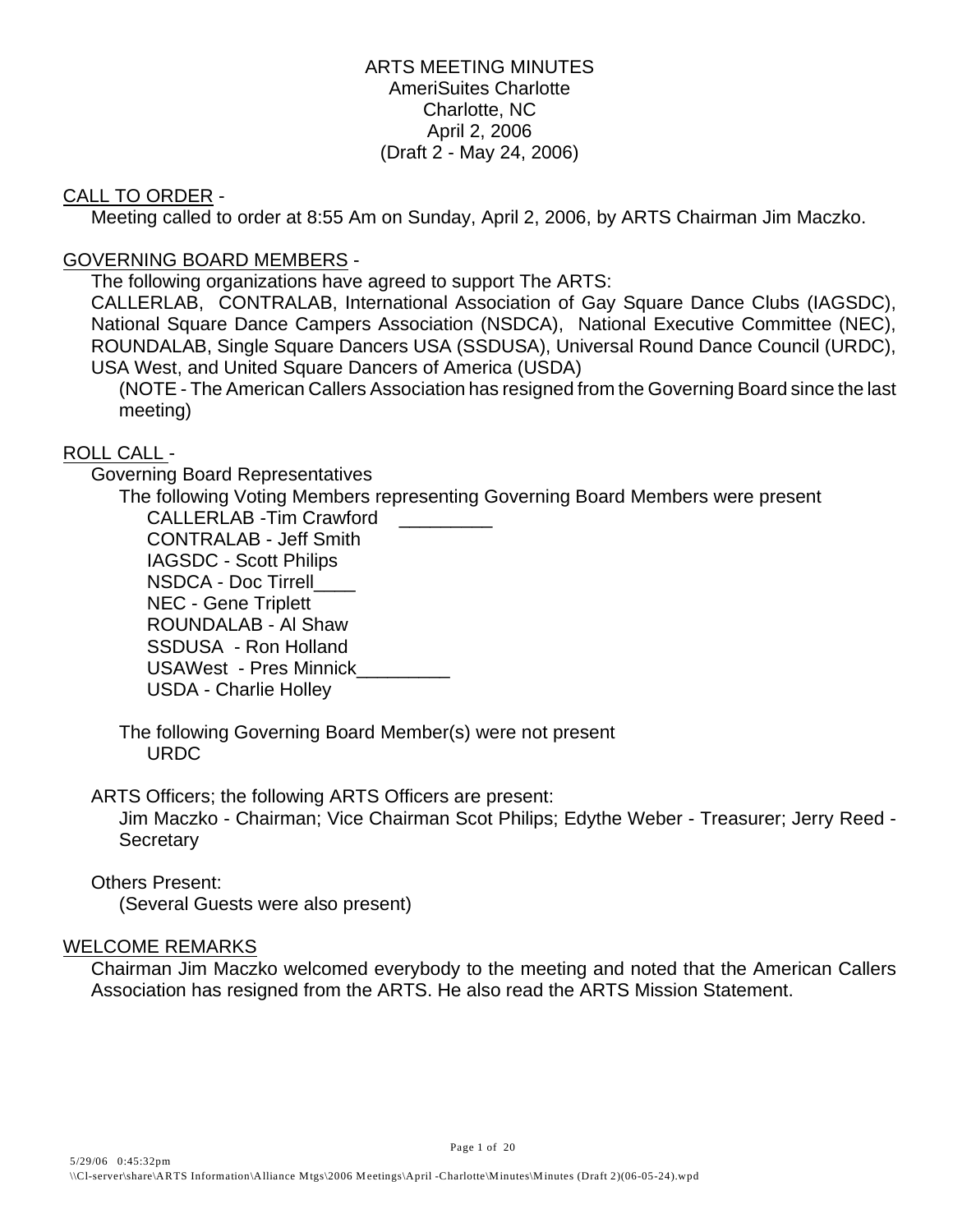## AGENDA CHANGES/APPROVAL

The agenda contains those items which were brought to the attention of the ARTS Secretary. The Chairman invited all attendees to add or delete items from the agenda. There being none the following MOTION was submitted:

*MOTION: Be it resolved that the agenda be accepted as written. (MSC)* 

## OPEN GENERAL ISSUE DISCUSSIONS -

A brief time will be allotted for informal discussion of items of interest prior to discussions of the formal agenda items.

Kimberlee Strebey provided information about contact she has had from a director for a series of commercials for television dealing with financial planning. The series will focus on people who are over 100 years old to feature their story of how they have lived to become over 100 and how people need to plan for their future so they are prepared if they do live a long time. Kimberlee stated there was interest in including a square dancer who is 100 or more years old. The deadline for submission of names is April 7, 2006. She would like the names of candidates, even after the deadline for the commercial so that she can draft press releases featuring these people. There was some discussion of this item including information about how other companies are using square dancing in their commercials.

Michael Strebey noted that there are dancers who are asking what The ARTS is doing and how donations are being used. There was discussion about how we are trying to spread the word though the ARTS Newsletter, the Annual Report, Ask ARTS articles, Press Releases, and personal contact. There was also discussion of the project to create, publish, and make available a video featuring The ARTS and its accomplishments.

Al Shaw noted that the ROUNDALAB Board is concerned about what they perceive as no progress or action by The ARTS. Al noted that even though we publish information about what The ARTS is doing, the information is not read. Al indicates that mass E-mail mailings have been more effective than regular mailing of hard copy information. There was considerable discussion about how we get the information to the dancing public. Jim Weber noted that mass E-mail mailings can be done from The ARTS web site. There were comments about how each organization representative should be willing to help spread the word. There was also discussion about how we should each collect E-mail addresses for the dancers in our own area to help build a mailing list. With such a list, an E-mail contact tree could be established to get E-mail mailings directly dancers throughout the activity.

MISCELLANEOUS REPORTS - The following reports were presented:

## Finance Report - (Attachment 1)

Current Finance Report was presented by Edythe Weber, Treasurer. Balance on hand as of March 31, 2006 is \$19,180.94. This total does not include any moneys donated or collected during this meeting. Without objection, the finance report will be received and filed for review.

Page 2 of 20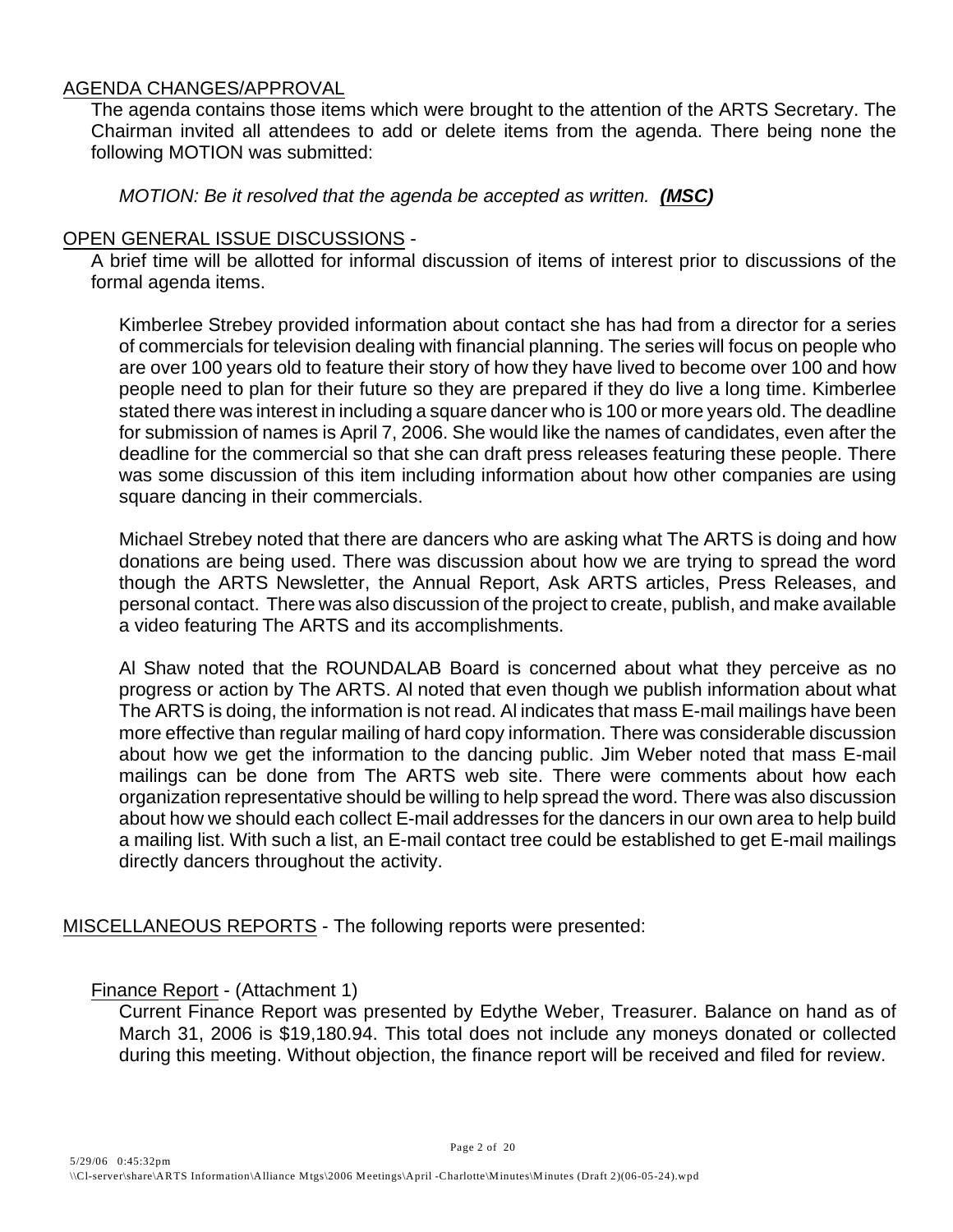## ARTS Pins -

Edythe Weber, reported on the sale of ARTS Pin sales, including the list of organizations with pins which have not been paid for.

## Magnetic Signs -

Edythe Weber, reported on the sale of magnetic signs, including the list of organizations with signs which have not been paid for.

## Reports from past meetings -

Copies of the minutes of the following meetings are available

October 2002 (Cocoa Beach, FL); January 2003 (Washington, DC); Summer (June) 2003 ARTS Alliance Meeting (Oklahoma City, OK); Fall (October)2003 ARTS Planning Meeting (Orlando, FL); Spring (March) 2004 ARTS Meeting (Portland, OR); Summer (June) 2004 ARTS Meeting (Denver, CO); Fall (October)2004 ARTS Meeting (Orlando, FL); Spring (February) 2005 ARTS Meeting (San Antonio, TX); Summer (June) 2005 ARTS Meeting (Portland, OR); and Fall (October) 2005 ARTS Meeting (Orlando, FL)

## Confirm Actions by the ARTS Board & Officers Since the Last Meeting - (Attachment 2)

This item concerns a discussion and vote to confirm the actions taken by the ARTS Governing Board and the ARTS Officers since the October 2005 meeting. These actions are attached. Discussion of this item resulted in the following MOTION:

*MOTION: Be it resolved that the actions taken by the ARTS Governing Board and Officers since the October 2005 meeting be confirmed. (MSC)*

## OLD BUSINESS -

## ARTS Dancer Survey - (FYI)

This item concerns the dancer surveys which have been done at several events. Michael Streby reported the surveys will be done at the 56<sup>th</sup> NSDC in Charlotte, NC. There may some minor modifications to the survey before that time. There was some discussion about asking if people would like to receive the results of the survey to provide their E-mail address. There was some discussion about the value of doing surveys by other organizations. There was general agreement that the value of other surveys, other than at an NSDC, was minimal. There was a brief discussion of how we can use the data we have collected. This use includes helping to support our bid to potential sponsors.

## Other Organizations to Join the ARTS Governing Board - (FYI)

This item concerns other organizations joining The ARTS. An invitation to join the ARTS as an Auxiliary Governing Board Member was submitted to the National Association of Square and Round Dance Suppliers (NASRDS). The NASRDS President has responded that the organization accepts the invitation. Discussion of this item resulted in the following MOTION:

*MOTION: Be it resolved that the National Association of Square and Round Dance Suppliers (NASRDS) be approved as an Auxiliary Board Member. (MSC)*

(NOTE - this item will be removed from future agenda)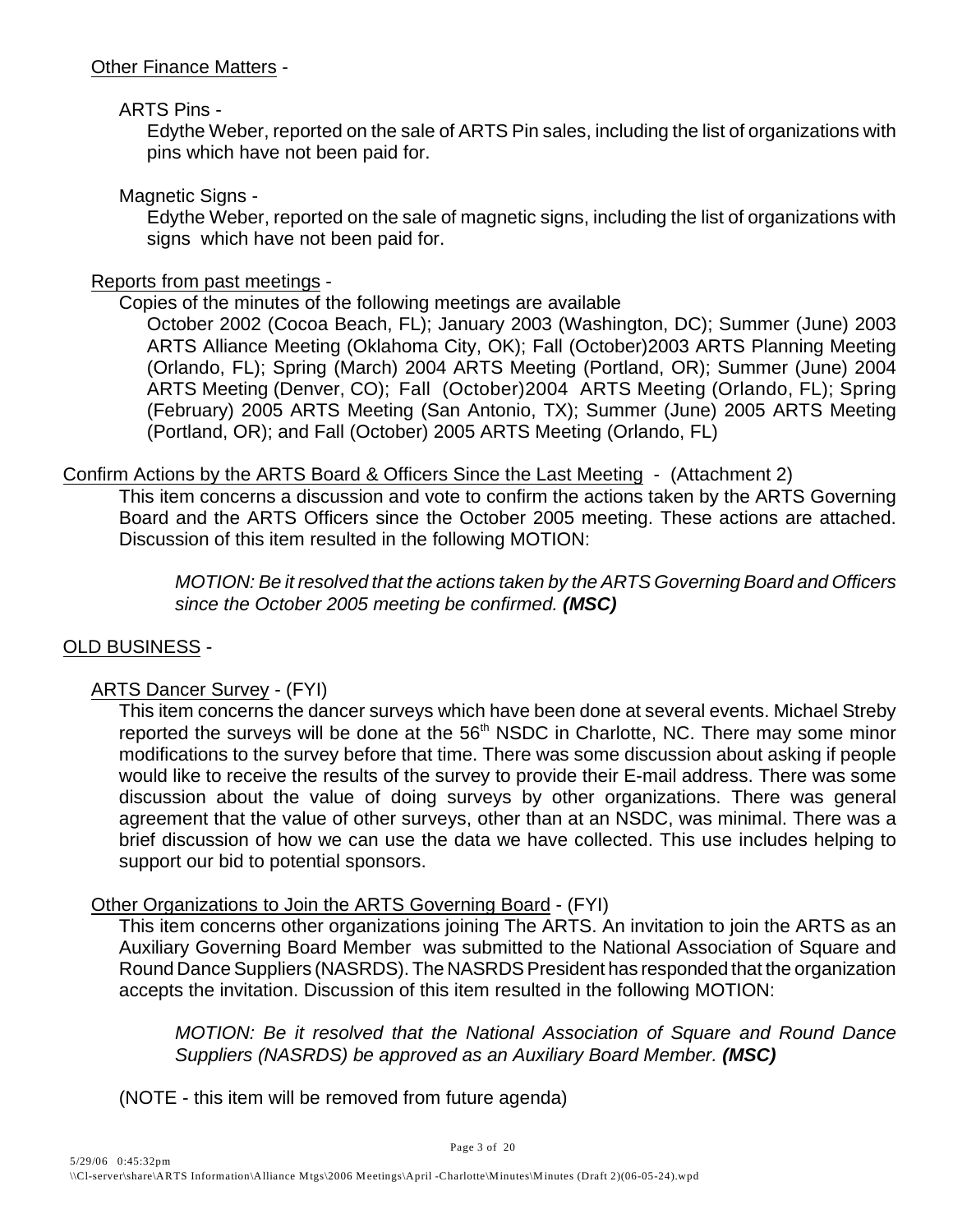## Professional Fund Raisers - (FYI)

This item concerns discussion of how we might utilize the services of professional fund raisers. There was discussion about the possibilities of the type companies which could be of service to the ARTS. Such companies include those which will collect a fee based on the amount of a successful grant and those which will collect a flat fee and then try to raise money through a grant or some other fund raising effort. Considerable discussion of this item resulted in the following MOTION:

*MOTION: Be it resolved that a Fund Raiser not be hired until a project for which the funds would be used has been identified. (MS Not Carried)*

## Square 4 Life -

 This item concerns the "SQUARE4LIFE" organization. Apparently this is a wellness initiative program that has been disseminated through the following web site: [http://www.feenerty.com/square4life/page2.html](http://www.feenerty.com/square4life/page2.html.) This item has been discussed during the June and October 2004 and the February 2005 ARTS meetings. This organization has formed the Heritage Dance Association which requested and received a \$10,000 grant which has helped provide many dances over the past year. Discussion of this item resulted in agreement that further discussion after Al & Linda Shaw have had a chance to meet and talk with the organizer. It was further agreed that if we do not have more information by the June 2006 ARTS meeting. This item will be removed from future agenda.

## Proposed Movie (Documentary) -

This item concerns a documentary movie project being proposed by Nick Korbee, from New York, NY. We have not had any update nor new information on this project. This item will be removed from future agenda.

NSDC Information - (FYI)

55<sup>th</sup> NSDC - San Antonio, TX -

## **Seminars**

Seminar titled "What is ARTS"

Jim Maczko will be the moderator for this panel which will also include Jim Weber, Jerry Reed, and Scott Philips.

Organization Roundtable Jim Maczko will be on this panel

Showcase Of Ideas We plan to have a display in the showcase

56<sup>th</sup> NSDC - Charlotte, NC -

## **Seminars**

The convention has requested that three topics be identified for seminars in Charlotte. Possible topics include: What is ARTS; and two sessions on the ARTS Recruiting Plan. The ARTS Secretary was directed to send this information to the 56<sup>th</sup> NSDC Seminar Chairman.

Page 4 of 20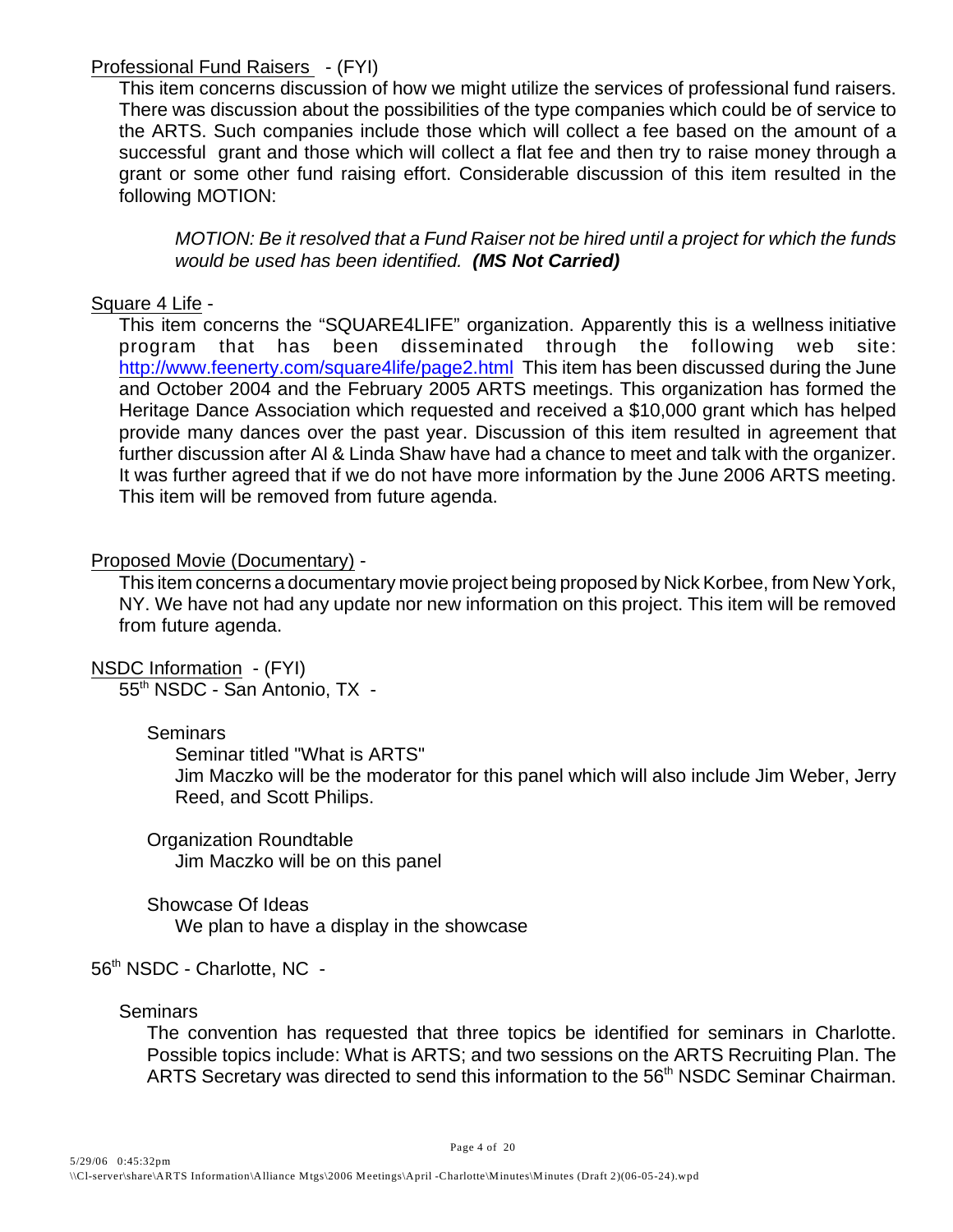Showcase Of Ideas

We plan to have a display in the showcase. There was agreement that we will ask for at least two tables in the Show Case area.

57<sup>th</sup> NSDC - Wichita, KS -

## **Seminars**

Jim & Edythe Weber are the Education Chairman for the NSDC. No specific plans have been made. We do plan to participate in the Seminars. The ARTS Secretary was directed to submit an ARTS LOG to solicit ideas for seminar topics. ARTS seminar (possibly What Is ARTS) may also be presented.

Showcase Of Ideas

We plan to have a display in the showcase

58<sup>th</sup> NSDC - Long Beach, CA -

Seminars

We have had no contact with the  $58<sup>th</sup>$  NSDC staff

Showcase Of Ideas

We plan to have a display in the showcase

## Publicity Ad-Hoc Committee - (Michael Streby, Chairman)

Members, Mike Jacobs, Tim Crawford, Calvin Campbell, and Carter Ackerman

## A. Video Projects -

(1) ARTS Publicity -

This item concerns production of a video which would be targeted to existing dancers to help publicize The ARTS; its goals, mission, and accomplishments. Discussion during the Fall 2005 ARTS meeting resulted in agreement that Michael Streby would create a video to publicize the ARTS to be used at the  $55<sup>th</sup>$  NSDC in San Antonio, TX in June 2006. The script for the video is approximately 2/3 done. The plan is to have the video completed in time for the NSDC in San Antonio in June 2006. The video would be displayed at the ARTS Seminars, or the Showcase Of Ideas, or other opportunities. There is concern about how to display the video in a way to protect the equipment. There was agreement that copies of the video should be made available at the next ARTS meeting so that each rep will be able to take a copy home to help publicize The ARTS.

(2) Image Enhancement (External "PSA") -

This item concerns production of a video which would be targeted to non-dancers to help the Image Change effort. This effort is intended to help change the image of our activity. Discussion during the Fall 2005 ARTS meeting resulted in agreement that further discussion of this project would be tabled until a plan for how to use such a video has been approved.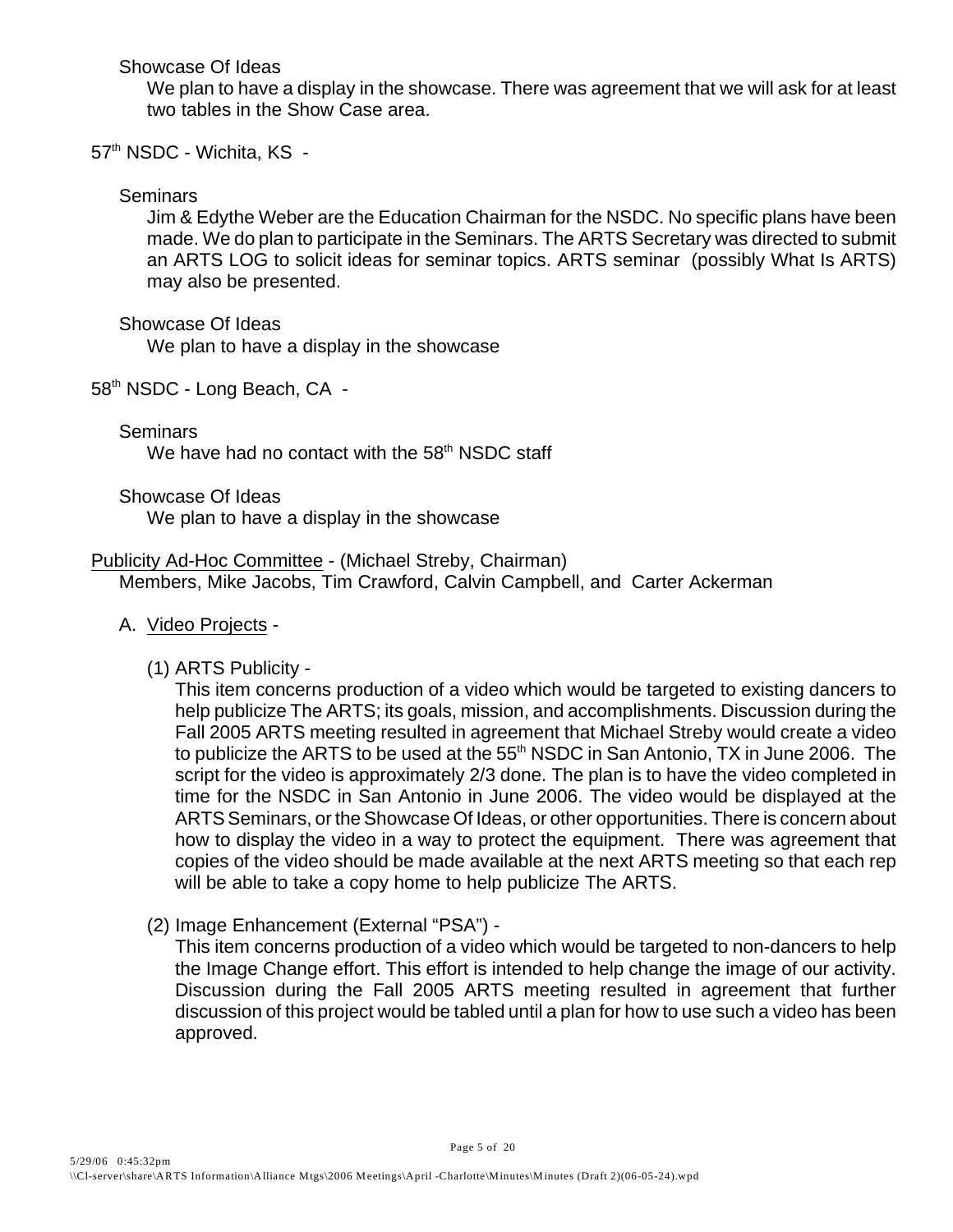B. Toll Free Telephone Number - (Attachment 3)

Kimberlee Streby reported there are phone calls being received on the toll free number. Information on dancing activities is obtained from various sources from around the country. Kimberlee requested more information about Round and Contra Dancing, and Clogging. All ARTS Reps are requested to submit club contact information to Kimberlee.

C. Publications - FYI

This item concerns a list of publications. Jim Weber reported the data is being updated and that a revised list on CD will be available at the June 2006 ARTS meeting in San Antonio.

## Executive Secretary/Administrative Assistant - (FYI)

Previous discussions of this issue have resulted in agreement that the ARTS should, at some future time, hire a person who would perform the duties of an Executive Secretary/Director. There has been agreement that this issue would stay on the agenda for future discussion. Jim Maczko has begun drafting guidelines and a job description for this position. This item will stay on the agenda for future discussions.

## Distribution of Information - (FYI)

This item concerns ways to distribute information about the work The ARTS is doing, the goals, and accomplishments of the ARTS. Discussion of this item resulted in agreement that distribution of information is critical. Several ideas have been implemented:

## ARTS Information Brochures -

The brochures will be updated and printed for distribution at the NSDC in San Antonio. It was agreed that ROUNDALAB will print 7,500 ship to San Antonio for inclusion in the NSDC registration package. CALLERLAB will print 2,500 and ship to San Antonio for additional distribution. The ARTS will pay for the cost of the paper and shipping.

## Ask ARTS Information Articles -

This item concerns the Ask ARTS articles which have been written and distributed to our distribution list of publications. The articles have appeared in many of the publications. The articles are also available on The ARTS web site. Del Reed asked the members to submit ideas for articles to her for inclusion in future issues. Submission may be submitted to: [DelReed3@aol.com](mailto::DelReed3@aol.com)

## Magnetic Signs -

This item concerns the magnetic signs which were produced to help publicize the toll free phone number. The signs were distributed at the October 2005 meeting. Even though each organization was allotted 50 signs, the ARTS Secretary was left with 100 unclaimed signs. The signs are to be sold for \$2.50 each. The treasurer has a list of the number each organization accepted.

## Long Range Plans For Meetings - (FYI)

The following general plan has been approved: 1) A Spring meeting immediately following the NSDC Pre-Convention; 2) A summer meeting immediately following the NSDC, and 3) A fall meeting immediately preceding the CALLERLAB Executive Committee meeting. The ARTS will host ARTS meetings. The next ARTS meeting is planned to be held at the  $55<sup>th</sup>$  NSDC is San Antonio, TX in June 2006.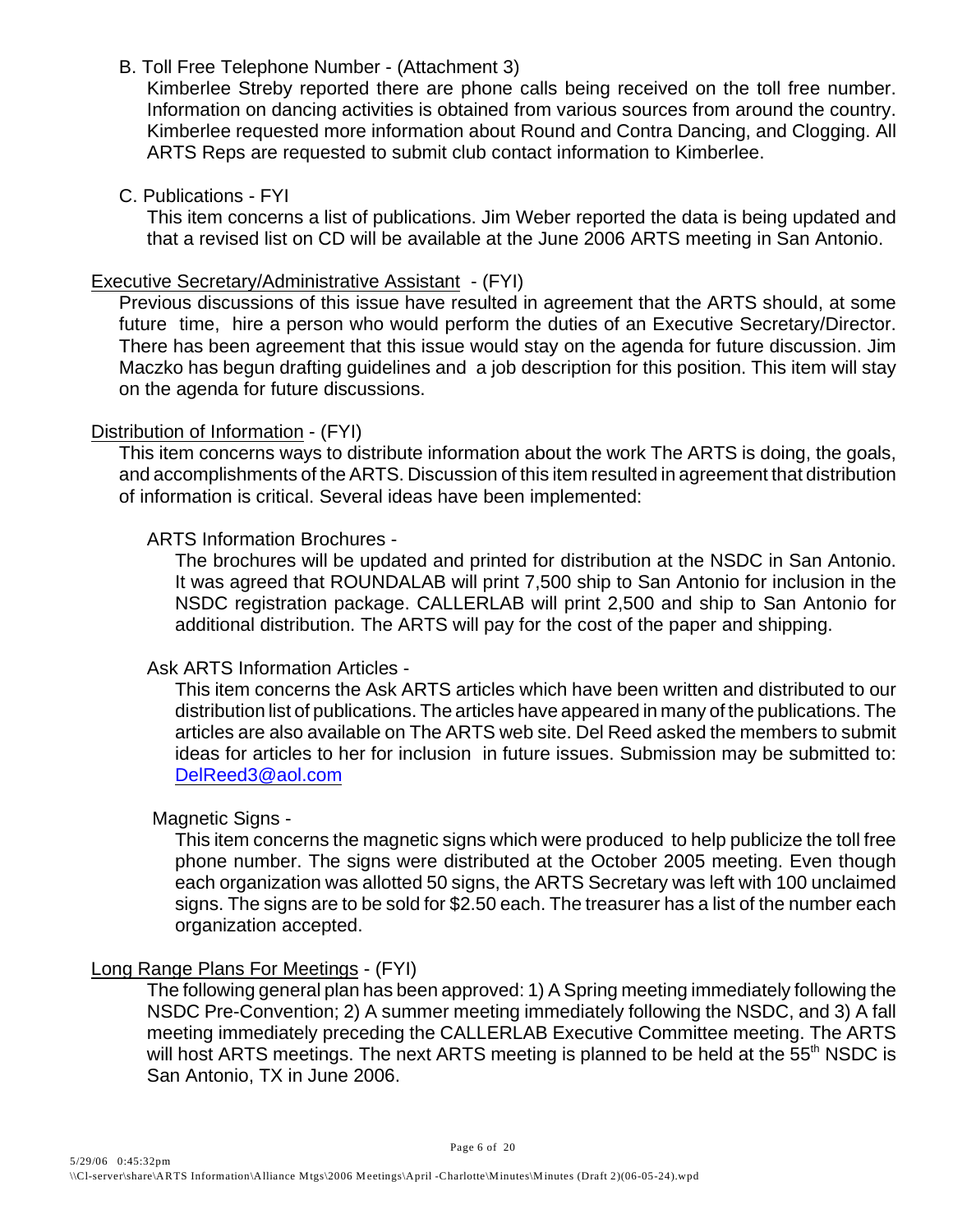Spring 2007 Meeting -

This item concerns conflicts for the Spring 2007 ARTS meeting which is planned to be held Sunday April 1, 2007 following the 2007 Pre-Convention is in Wichita, KS, March 29-30-31, 2007. The 2007 CALLERLAB Convention will be in Colorado Springs, Co, April 2 - 4, 2007 which is immediately following the Pre-Convention in Wichita. There are pre-convention activities on Saturday and Sunday prior to the CALLERLAB convention. The concern is that there will not be time for the ARTS meeting on Sunday for the ARTS Reps and Officers who will be attending the 2007 CALLERLAB Convention. Scheduling the ARTS meeting prior to the Pre-Convention may be an option, however, there are other conflicts during that time as well. Considerable discussion of this item resulted in the following MOTION:

*MOTION: Be it resolved that the 2007 Spring ARTS meeting be held at the WASCA event on March 16-18, 2007 in the Washington, DC area. (MSC)*

(NOTE - Ron Holland was asked to coordinate a meeting space and to provide information to the Secretary for distribution to the ARTS Reps)

## Teaching Square Dancing In Schools - (FYI)

## Moving & Grooving -

This document includes material & CDs compiled and produced by Nick & Mary Anne Turner of Williams Lake, British Columbia, Canada and was sponsored by the British Columbia Square & Round Dance Federation (BCS&RDF). It was produced through donations and sponsorships from individuals and organizations totaling Canadian \$3,050.

This document includes six parts: 1) Solo Dances; 2) Partner Dances; 3) Trio Dances; 4) Lines of 4; 5) Contra Dances; and 6) Traditional Squares. It is available for purchase through the BCS&RDF at [www.squaredance.bc.ca](http://www.squaredance.bc.ca)

Nick and Mary Anne Turner have reported they have received notification that the program has been evaluated and accepted by the British Columbia Teachers' Federation Lesson Aids branch. The program will be listed in their catalogue of teachers' resources and advertised once in the BC Teacher magazine. They ordered 5 copies to have on hand and will order more as they need to. In September, a total of 103 copies have been sent out.

## CAHPERD Report -

This item concerns the *Square Dancing 101* materials (Text and CDs) for the California Association of Physical, Education, Recreation & Dance (CAHPERD) by the California Square Dance Council, Inc. Youth Advisory Committee. Copies of this module are available for sale through the California Youth Committee. There was some discussion about creation of other modules to cover other dance activities including Round, Traditional, Contra, etc. Discussion of this item resulted in agreement that The ARTS will promote this program. Member Organizations are encouraged to promote as well.

Page 7 of 20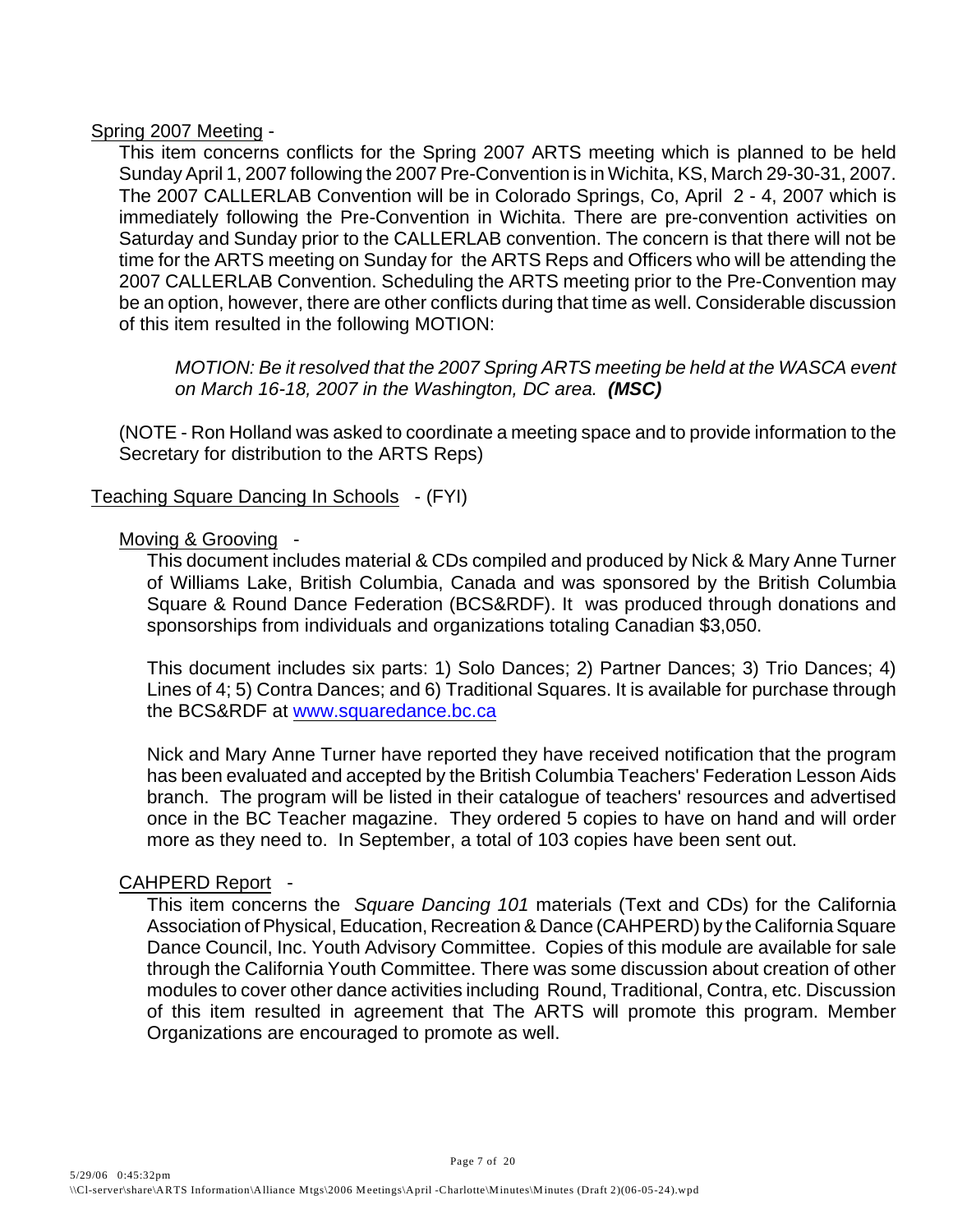## Nationwide Benefit Dance *(Dance America)* - (FYI)

This item concerns a series of nationwide fundraising dances to benefit The ARTS. The event is scheduled for February 29, 2008 and has been named *Dance America.* Linda Shaw has agreed to Chair this project. The plan for these dances includes beginning to advertise these dances on July 1, 2006. All ARTS organizations are encouraged to help advertise these dances and individuals are encouraged to plan, sponsor, and hold one of these dances. Discussion of this item resulted in agreement that \$200 will be provided to Linda to purchase or produce advertising materials for display and distribution at the  $55<sup>th</sup>$  NSDC in San Antonio, TX. No additional action is required at this time. This item will remain on the agenda for future meetings.

## Member Mailing List -

This is an electronic mailing list which has been established and will be maintained by The ARTS web master. The list will be used to send information to members and persons who donate to The ARTS. Mailings will include: The ARTS Newsletter, annual report, meeting agenda & minutes, and other information. It was also agreed that ARTS LOGs will NOT be sent to the mailing list.

## Newsletter - (FYI)

This item concerns the ARTS newsletter. Peg Tirrell, Newsletter Editor, will send the newsletter to the ARTS Officers for review, editing, and approval. The newsletter will be distributed by The ARTS Web Master.

## ARTS Business/Action Plan -

This item concerns a long range Business Plan for the organization to cover up to a ten year time span. The Business Plan was approved during the October 2005 ARTS meeting. The plan began in June 2005 and provides milestones through January 1, 2012.

There was agreement that creation of an electronic mailing network to distribute E-mail directly to all Square, Round, Contra, Traditional, and other dancers was the best method to disseminate ARTS information. There was some discussion of the efforts by Paul Walker, Publicity Chairman for the 56<sup>th</sup> NSDC in this area. There has been much progress on this project for the 56<sup>th</sup> NSDC. There was some discussion of asking Paul to help with the goal of the ARTS to create such a mailing list nationwide. Al Shaw also agreed to work on this project as well.

## Recruiting Plan -

This item concerns the plan which was has been accepted by the ARTS Board for presentation to other groups to be modified as desired. Jim Maczko reported that a dancer, Ken Robinson, who operates a dancer discussion electronic list has volunteered to work with ARTS in any capacity. Ken may be an additional resource to help expand and promote the Recruiting Plan. There was agreement that Jim contact Ken to discuss this item with him. There was also agreement to invite Ken to attend the 2006 June ARTS meeting in San Antonio.

## Add-A-Buck Project - (Attachment 4)

This item concerns the idea that festivals, conventions, association dances, club dances and dances sponsored by individuals would provide publicity and the opportunity for attendees to voluntarily donate a certain amount (possibly \$1.00) in addition to the dance admission cost.

Page 8 of 20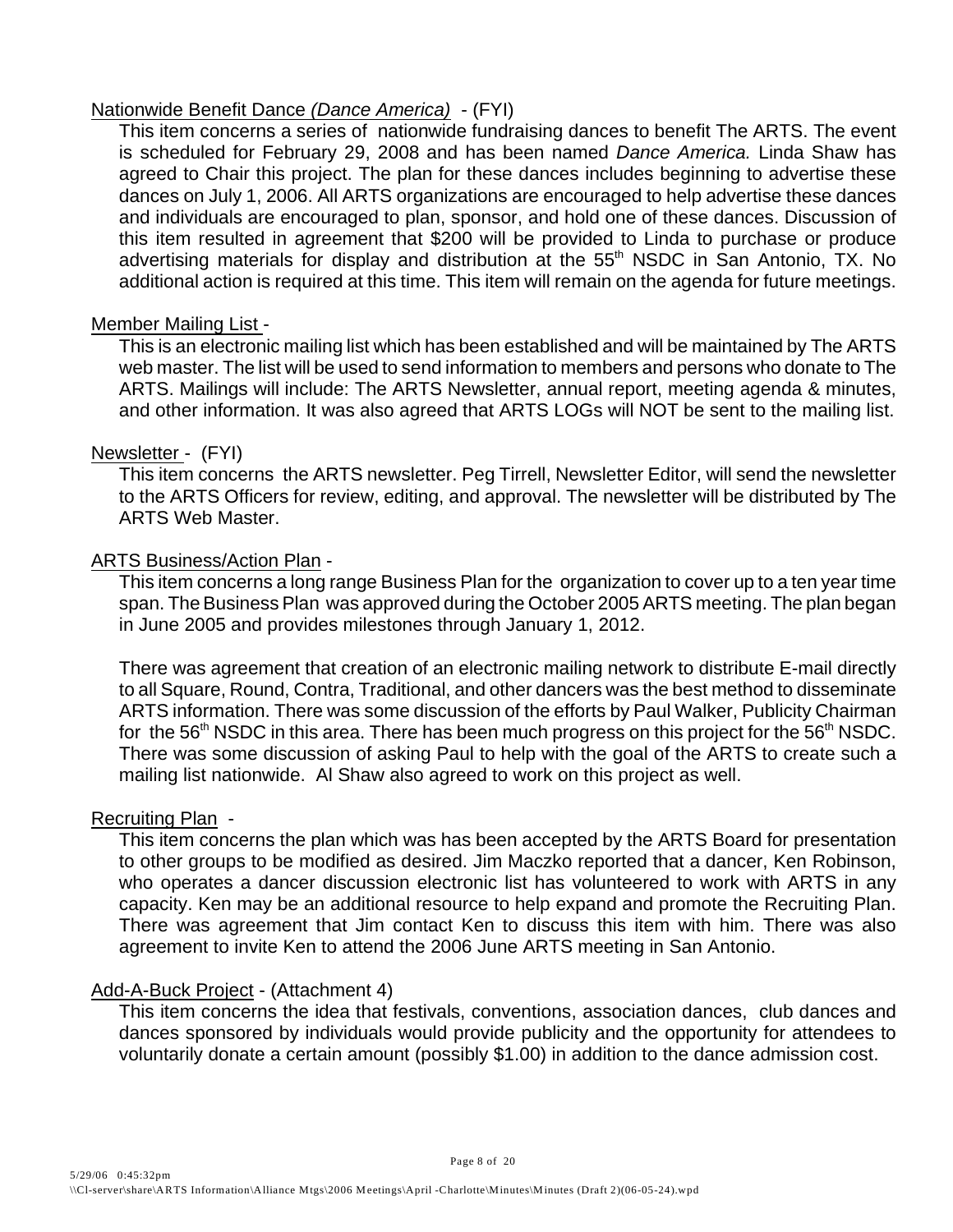During the October 2005 ARTS an Ad-Hoc Committee was created to review, edit, and revise the materials presented. Ad-hoc Committee presented the results of its work. The following are members of the Ad-Hoc Committee: Linda Shaw, Edythe Weber, and Peg Tirrell. The revised program materials were discussed and several issues were discussed and settled. Considerable discussion of this item resulted in the following MOTIONs:

*MOTION: Be it resolved that the Add-A-Buck Program, as developed by the ARTS Ad-Hoc Committee and presented at the April 2006 ARTS meeting be approved. (MSC)*

*MOTION: Be it resolved that the Add-A-Buck Program Ad-Hoc Committee be authorized up to \$600.00 to produce and distribute 100 copies of the Add-A-Buck Program, as approved by the ARTS Board. (MSC)*

## The ARTS & YTB Travel -

This item concerns a joint effort between The ARTS and YTB Travel as a fund raiser for The ARTS. This joint venture was approved during the October 2005 ARTS meeting. The travel site has been implemented and has been used by dancers. Jim Weber provided a report and a CD with promotion materials and flyers. Jim noted that each ARTS Rep should help promote this web site/fund raising opportunity. He reported several other organizations are getting considerable benefit from this type travel site and joint venture. Jim also reported that the set up costs and the monthly charges to establish and maintain the travel site have been waived by YTB Travel. Jim provided information that the travel site could also make Group travel arrangements; information for this should be submitted to Jim. There was agreement that an ad promoting the ARTS Travel information would be placed in the next issue of National Squares. Discussion of this item resulted in the following MOTION:

*MOTION: Be it resolved that Jim Weber be authorized \$500.00 to promote the ARTS Travel materials. (MSC)*

## Disney World Proposal

This item concerns a proposal from Disney World, Youth Events Group, to sponsor a square dance event (squares/rounds/traditional). The main focus of this proposal is to sponsor an event featuring youth dancers. Discussions with Disney representatives resulted in agreement that initially the event should be open to all dancers. The proposal includes the following initial points: 1) Discounted Disney admission, 2) Transportation considerations, 3) Housing considerations, 4) Facilities for dance events, and 5) Participation in a Disney parade. The ARTS Secretary has had considerable contact with Disney for discussions of this event. The following are major points of that status information: 1) The event would on a Friday/Saturday, 2) Disney has not yet set a price for the event. The price is to include a "Park Hopper" ticket for Disney park admission and the "Event Ticket" for admission to the dance event, 3) The dance program will be limited to one dance hall, 4) A. staff of two callers & one cuer will cover this program, and 5) The only commitment from The ARTS is to help promote this event.

(NOTE - Subsequent to the meeting additional information from Disney indicates they are now looking for The ARTS to make a financial commitment for this event. The Secretary hopes to provide more definitive information by the next ARTS meeting in June 2006)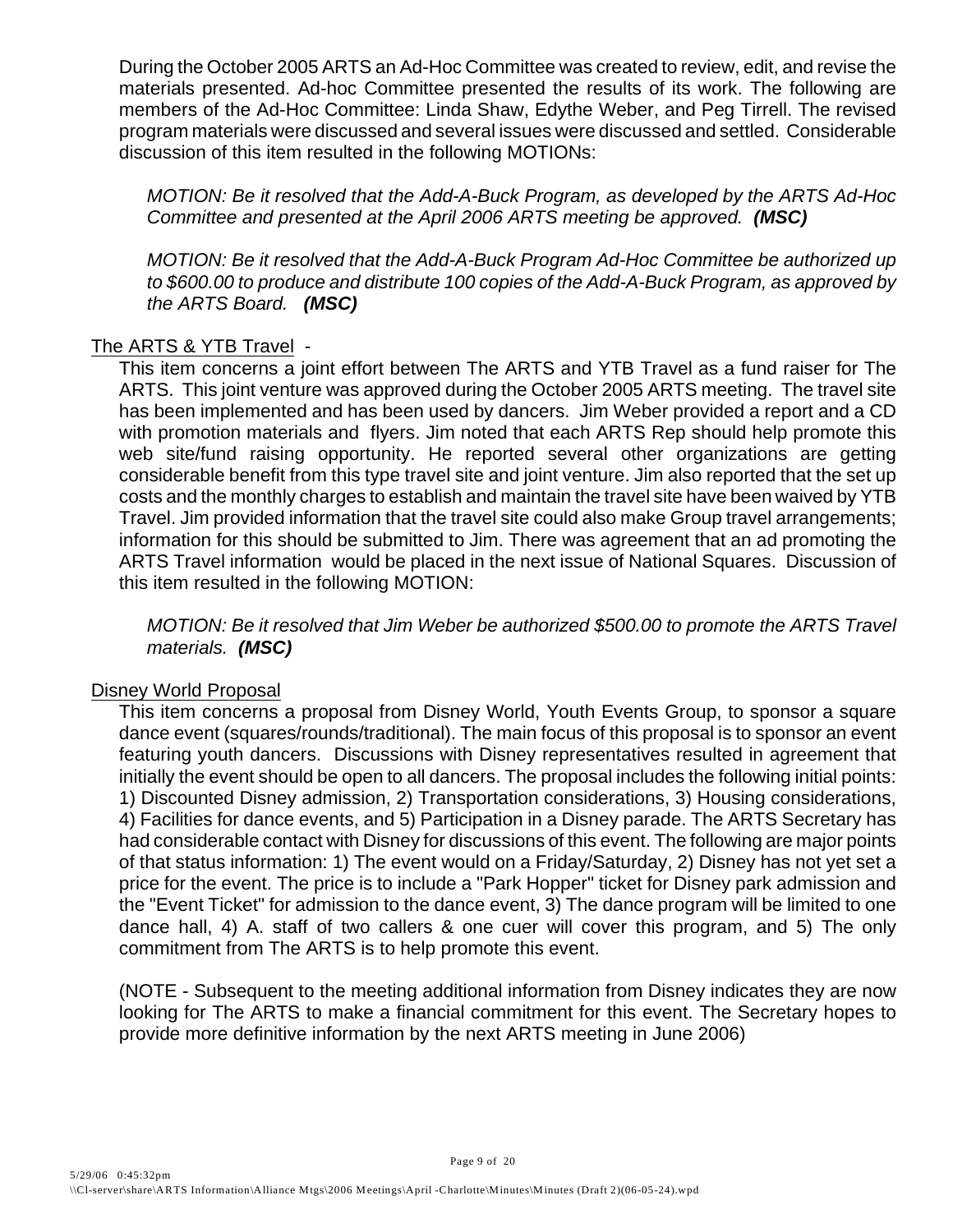## ARTS Budget - (FYI)

This item concerns establishing a budget for the organization. Edythe Weber, ARTS Treasurer, reported she has been looking at setting up a budget and would have more information at the June 2006 ARTS meeting.

## Web Site - (FYI)

This item concerns the web site for The ARTS. Jim Weber reported the site is online and available. He reported there has been considerable activity and asked each rep to visit the site and verify the information for their organization. Jim Weber reported he will provide an update.

## Public Relations (PR) Proposal -

This item concerns a proposal from the Portland PR company Weber/Shandwick . This proposal has been submitted, reviewed, discussed, and voted on by the Board. Considerable and lengthy discussion of this item resulted in rejection of the proposal and all seven items: A. Sample News Release and How-to Fact Sheet; B. Media Tips and Tricks; C. Square Dancing Backgrounder D. PR/Marketing Success Story Round-up Area; E. Stock Photos on Square, Round and Traditional Dancing; F. Program Recommendations; and G. News Release on Survey Results. There was discussion that at least some of the items should be revisited. Brief discussion of this item resulted in agreement that the PR Ad-Hoc Committee (Chairman Tim Marriner and Members Peg Tirrell and Dana Schirmer) would review the Weber/Shandwick proposal and make recommendations to the Board at the June 2006 ARTS meeting.

## Public Relations (PR) Project -

This item is related to the Weber/Shandwick PR Proposal. After rejection of that proposal another proposal was made that Members of The ARTS would create the PR materials needed. The following Members were selected for an Ad-hoc Committee to work on this issue: Tim Marriner, Peg Tirrell, and Dana Schirmer. No action will be taken on this item until the PR Proposal from Weber/Shandwick has been revisited and discussed.

## Canadian Public Service Announcement (PSA) Video -

This item concerns a PSA produced by Canadian square dancers for use on Canadian television. The PSA was shown to the meeting attendees. There was discussion of how we would be able to modify the PSA for use in the USA. Considerable discussion of this item resulted in the following MOTION:

*MOTION: Be it resolved that The ARTS will obtain authorization to modify the Canadian PSA, which was presented during the June 2006 ARTS meeting. The modification will be to make the PSA suitable for use in the USA. (MSC)*

(NOTE - Subsequent to the meeting the Canadian Square and Round Dance Society agreed to allow modification of the PSA, however, there would be charge of US\$2,000. Based on this development, the project to modify the Canadian PSA will not be pursued. For information, Michael Streby has nearly completed a new PSA for use in the USA. )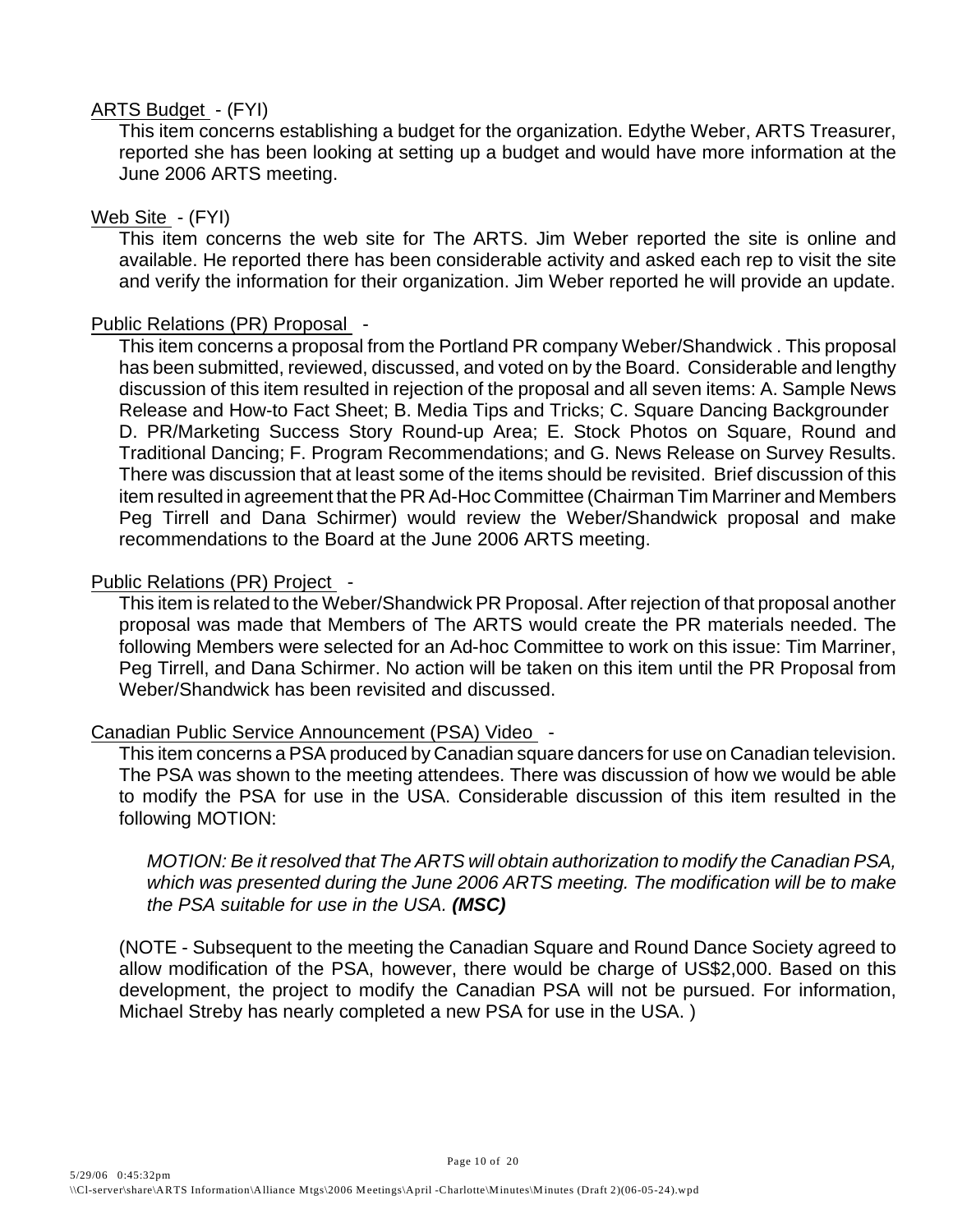## Advantages & Value of ARTS Membership -

This item concerns a request from Ron Holland that we discuss the Advantages of Membership. This discussion should include Pro and Con information. The purpose is to provide the ARTS reps with information to explain the advantages of joining The ARTS and to explain the value of the organization. Discussion of this item resulted in input from several members. There was general agreement that even though progress has been slow in some areas there is progress in other areas, such as the dancer demographic surveys, the support for Square Dancing 101, the new PSA, the Recruiting Plan, the toll free phone number to provide information, The Newsletter to provide information, the web site for exchange of ideas, and the Add-A-Buck program.

## Grant proposal -

This item concerns a Grant Application to the RWJ Foundation as proposed by Alitia and John Becker - USDA Plains Region Vice Presidents and Youth Advisors. Grant applications to the RWJ Foundation must be done by an IRS 501 (c)(3) organization. The basis for this Grant is to deal with childhood obesity through the support of Dance Instructors in Schools supplemented with the Square Dance 101 booklet from the California Association of Physical, Education, Recreation & Dance (CAHPERD). The average grant from the RWJ Foundation is from \$1,200 to \$50,000,000. The foundation approves approximately 900 each year. Most grants are from one to five years. Organizations receiving grants are required to submit an annual report and a final report. Discussion of this item during the October 2005 ARTS meeting resulted in approval of a MOTION that the Grant Application be accepted for review and revision prior to submission to the RWJ Foundation.

Pat Demerath provided review comments about the proposal which indicated it needed considerable work, revision and may not be feasible. The grant proposal was sent to the CALLERLAB Grant Writing Committee. That committee has been reviewing the grant, but has not made a determination concerning the feasibility of the request at this time.

## NEW BUSINESS -

## Bylaws Change

This item concerns a propose Bylaws change to eliminate the requirement to Vote on applications from Associations and individuals. The following MOTION has been submitted and, in accordance with the Bylaws this MOTION will be voted on at the June 2006 ARTS Meeting.

*MOTION: Be It Resolved That: The ARTS Bylaws, Article II, Section B, be amended to read "Associate Membership will be open to any Dance Related Organizations, Recreational Leaders, or Supporters of the Dance activities. Associate Membership status will be granted to contributors who annually donate a minimum of \$100 to the ARTS.*

*Be it further Resolved That: The ARTS Bylaws, Article II, Section C, be amended to read "Individual Membership will be open to any individual. Individual Membership status will be granted to contributors who annually donate a minimum of \$50 per couple or \$25 per individual to the ARTS.*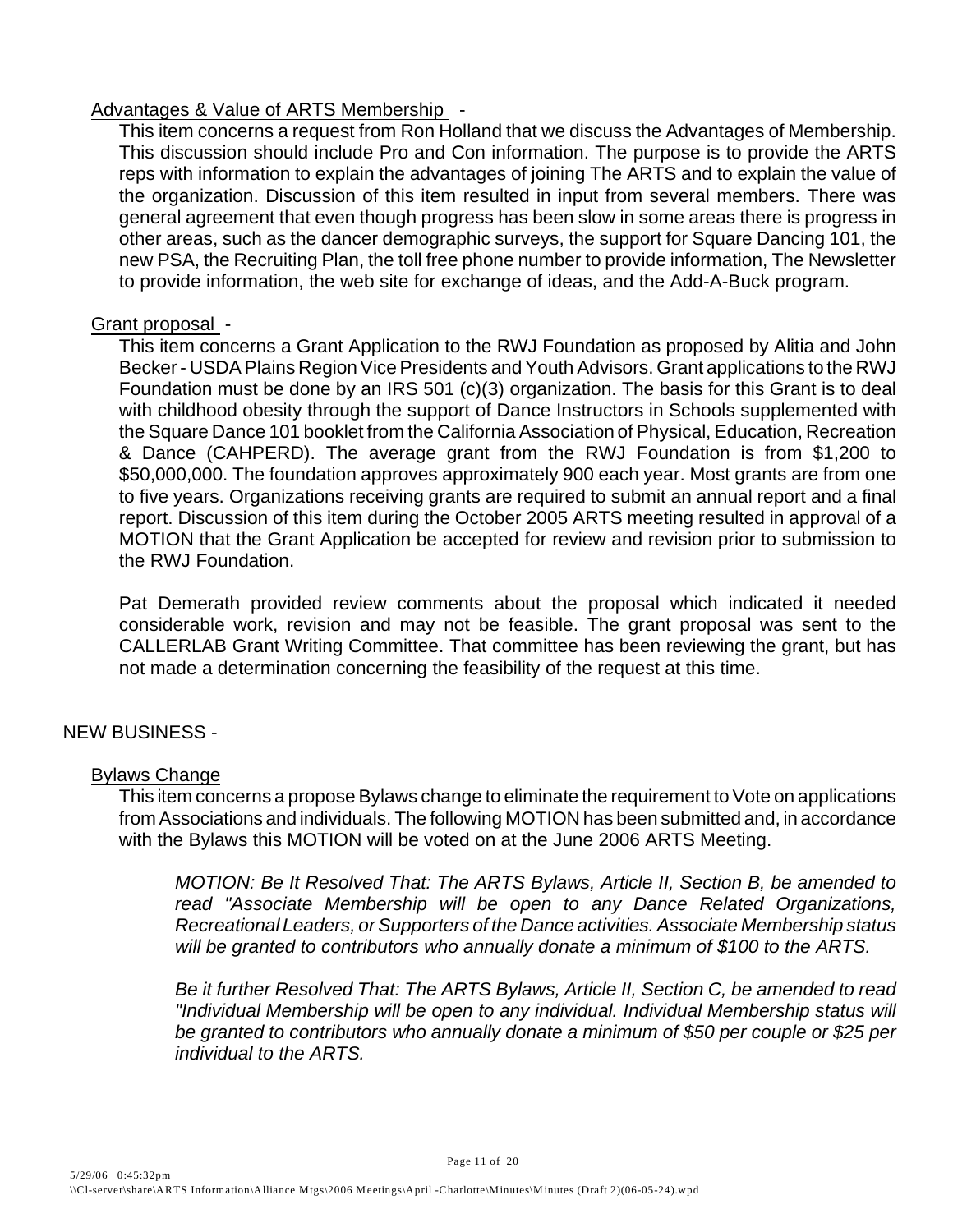During discussion of the above MOTION the following amended MOTION to replace the original MOTION was Made and Seconded. The amended MOTION reads as follows:

*MOTION: Be It Resolved That: The ARTS Bylaws, Article II, Section B, be amended to read as follows:*

*"1. Applications for Associate Membership will be considered by the ARTS Officers Via an E-mail Vote or at a meeting.* 

*2. A simple majority vote in the affirmative by the ARTS Officers shall be required to confirm associate membership status. If an application is not approved by the ARTS Officers, the application will be submitted to the Governing Board Officers via an E-mail Vote or at a meeting for a Vote. A two-thirds Majority of the Governing Board will be required for approval.* 

*3. Associate Membership status may be granted to contributors who annually donate a minimum of \$100 to the ARTS.*

*Be it further Resolved That: The ARTS Bylaws, Article II, Section C, be amended to read as follows:*

*1. Applications for Individual Membership will be considered by the ARTS Officers via an E-mail Vote or at a meeting.*

*2. A simple majority vote in the affirmative by the ARTS Officers shall be required to confirm individual membership status. If an application is not approved by the ARTS Officers, the application will be submitted to the Governing Board Officers via an E-mail Vote or at a meeting for a Vote. A two-thirds Majority of the Governing Board will be required for approval.*

*3. Individual Membership status may be granted to contributors who annually donate a minimum of \$50 per couple or \$25 per individual to the ARTS*

The above amended MOTION above was Made, Seconded, Debated, and Voted on. The result of that Vote was that the Amended MOTION was not approved.

## Incentive Proposal (Attachment 5)

This item concerns a proposal submitted by Pres Minnick for Jim & Judy Taylor, Members of The ARTS. They report they are encouraged about the direction the ARTS Marketing program is taking---in particular, that of obtaining funds or in-kind services from major corporations, agreeing on the use of one logo and one slogan, and involving the clubs and the dancers at the local level. They believe this is a terrific start for coordinating square dancers across the country toward everyone's common goal of increasing the number of dancers, and enhancing our image.

Brief discussion of this item resulted in agreement that this proposal will be presented at the June 2006 ARTS meeting by Jim & Judy Taylor. Pres was asked to invite them to attend the meeting and present this proposal.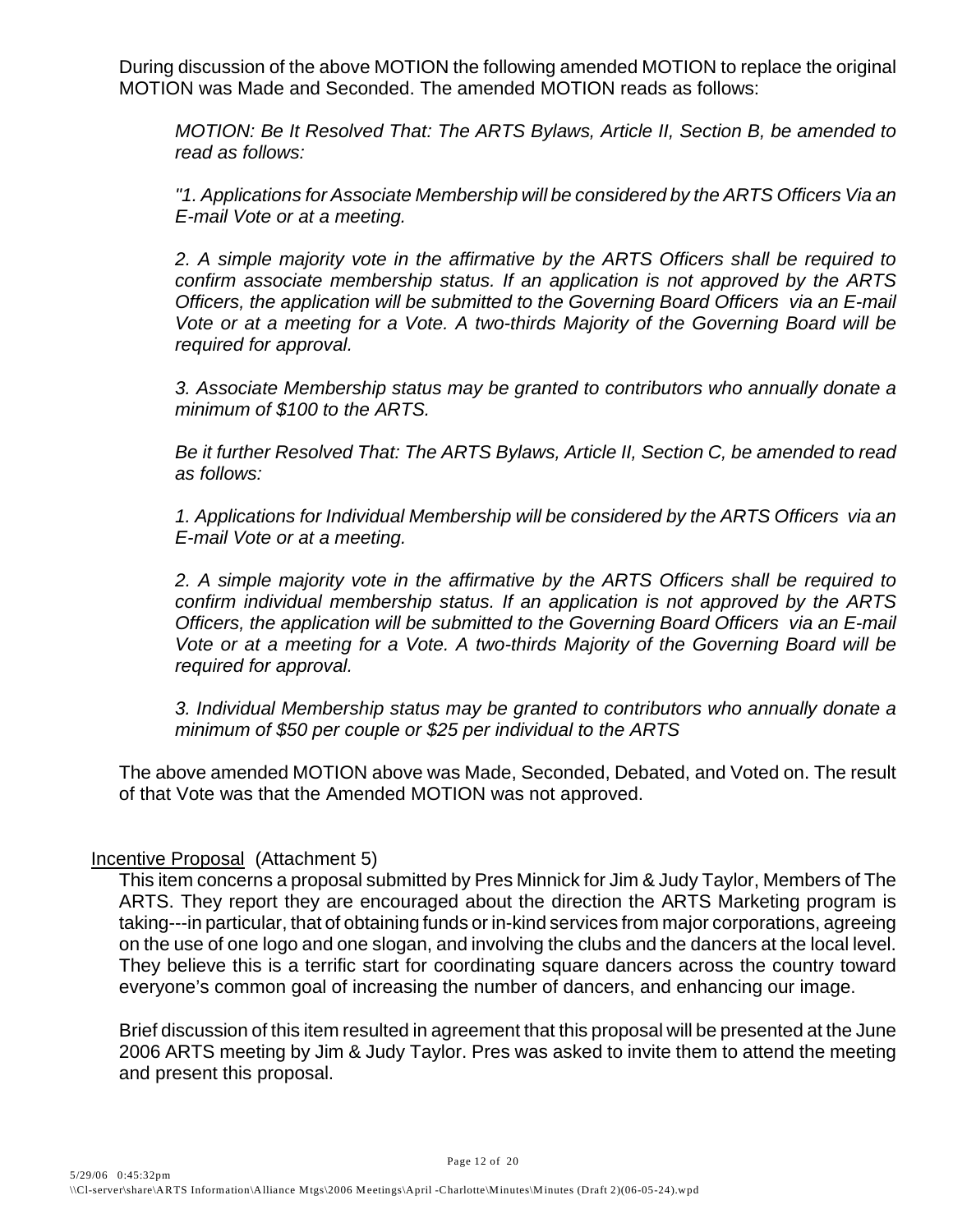## Committee Structure Proposal

This item concerns a proposal submitted by Doc Tirrell that the Board create a structure of Standing Committees with three members each to receive, review, and take action on items of interest to the Board. The Committee receiving the item would be required to take action and report to the Board. The idea is to have items reviewed by a committee and then have the committee make a recommendations to the Board for review and action. The Board would not receive items for discussion until the item has been through the committee process. There was agreement that input from an ARTS committee structure could improve the efficiency of the organization. Discussion of this item resulted in the following direction: 1) The Secretary will ask the Board Members to provide a list of the committees in each Member Organization; and 2) The ARTS Officers will develop a proposed committee structure and procedures to administer that structure.

## Nomination Of Officers -

It is time to begin to think about the nominations for election of officers at the Fall ARTS meeting. The Bylaws provide for the following: A) Nominations for office shall be received at the Summer meeting of the Corporation from the member organizations of the Governing Board; B) Elections for office shall take place at the Fall (Annual) meeting of the Corporation; and C) Any member representing one of the Governing Board organizations shall be eligible to hold office in the Corporation. Nominations for ARTS Officers are to be submitted at the June 2006 ARTS Meeting in San Antonio, TX and the election will be done during the Fall 2006 ARTS meeting. The ARTS officers shall be nominated and elected in the following order: 1) Chairman, 2) Vice Chairman, 3) Secretary, and 4) Treasurer. Tim Crawford, Chairman and Members Gene Triplett, and Doc Tirrell were appointed as the Nominating Committee.

## Cost of Television Advertisements -

This item concerns a request that we try to determine the approximate cost to run ads on television in a major TV market. Tim Crawford reported in Canada the cost to run ads four times a day on radio and television for six months was approximately \$112,000.00 (Canadian). Linda Shaw reported a company she used to work for paid approximately \$50,000 a year for cable ads shown various times during the day and night.

## CALLERLAB Chairman's Award -

This award is presented at the discretion of the CALLERLAB Chairman to recognize outstanding support to square dancing. The award is among the highest honors CALLERLAB can present. At this meeting Chairman Tim Crawford announced that he is presenting the CALLERLAB Chairman's Award to Jim Maczko and Patty Wilcox in recognition of the support and leadership they have provided and the impact they have had on CALLERLAB, The ARTS, and square dancing. Tim made the presentation at this meeting because Jim & Patty will not be able to attend the 2006 CALLERLAB Convention.

## NEXT MEETING -

The next meeting is scheduled to be held in San Antonio, TX . The meeting is scheduled to start at 9:00 AM on Sunday, June 25, 2006. As agreed by the ARTS Governing Board, The ARTS will host future meetings. Location of the meeting will be provided at a later date.

## ADJOURNMENT -

The meeting adjourned at 4:30 PM on Sunday, April 2, 2006 Transcribed from tape (approved by ARTS LOG 06-0517-001 on xx xxx 06)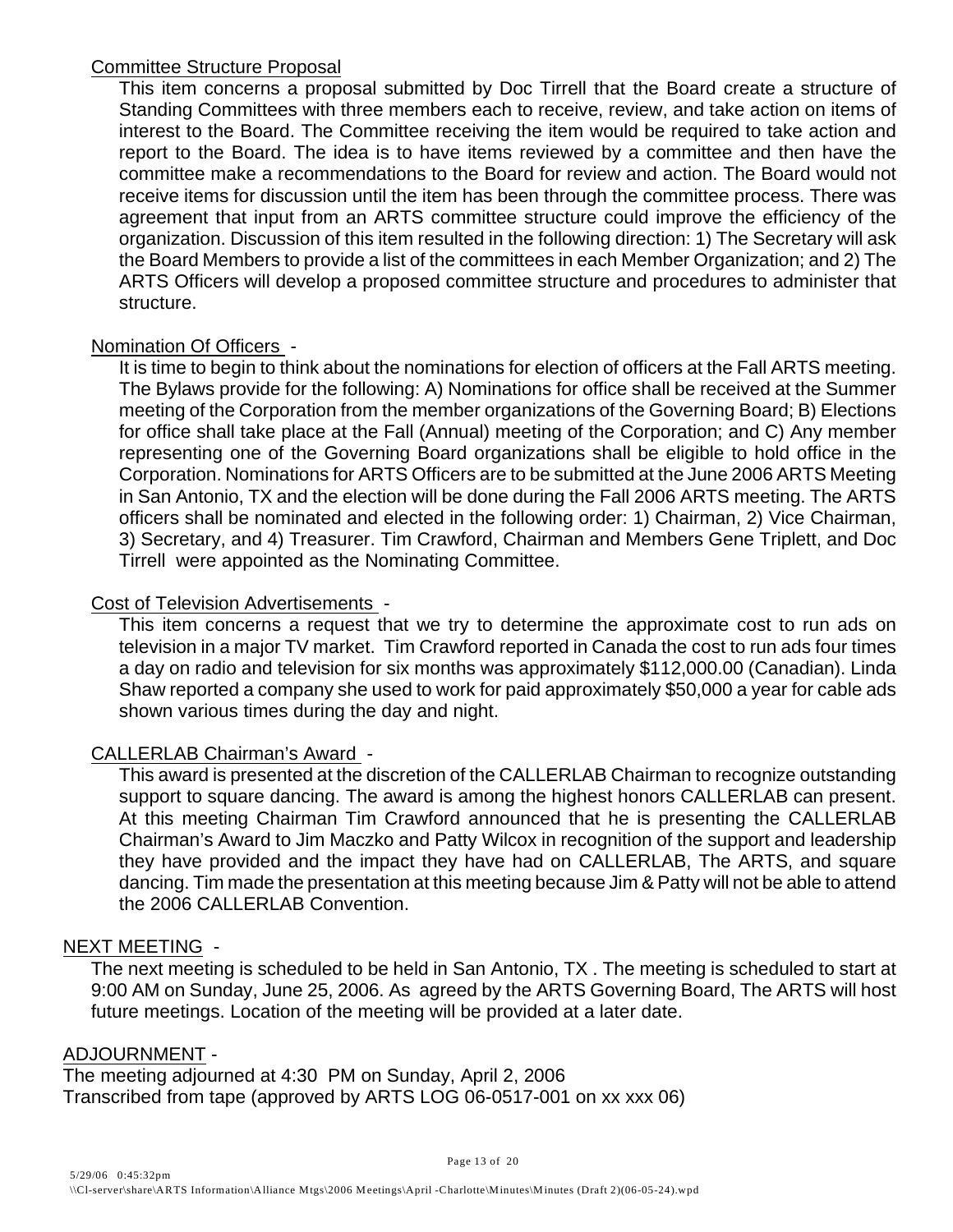10:17 PM 03/31/06

 $\mathcal{L}$ 

 $\hat{\epsilon}$ 

f

 $\left($ 

## Alliance of Round Traditional and Square Dance Inc **Financial Statement**

October 2005 through March 2006

 $\overline{\phantom{a}}$ 

| Beginning Balance Oct. 1, 2005             | \$17,056.38 |
|--------------------------------------------|-------------|
|                                            |             |
| Income Oct 1, 2005 - Mar. 31, 2006         |             |
| Add-a-Buck                                 | 39.00       |
| <b>Magnetic sign sales</b>                 | 430.00      |
| <b>Lapel Pins Sales</b>                    | 247.50      |
| <b>Donations</b>                           | 538.60      |
| Dues                                       |             |
| <b>Associate Dues</b>                      | 900.00      |
| <b>Individual Dues</b>                     | 350.00      |
| <b>Total Dues</b>                          | 1,250.00    |
| <b>Miscellaneous Income</b>                | 105.00      |
| <b>Total Income</b>                        | 2,610.10    |
| <b>Expense Oct 1, 2005 - Mar. 31, 2006</b> |             |
| <b>ARTS Travel.com</b>                     | 49.95       |
| <b>Internet &amp; Web Related Expenses</b> | 105.60      |
| <b>Lapel Pins</b>                          | 230.00      |
| <b>Legal Fees</b>                          | 25.00       |
| <b>Miscellaneous Expense</b>               | 74.99       |
| <b>Total Expense</b>                       | 485.54      |
| <b>Ending Balance March 31, 2006</b>       | \$19,180.94 |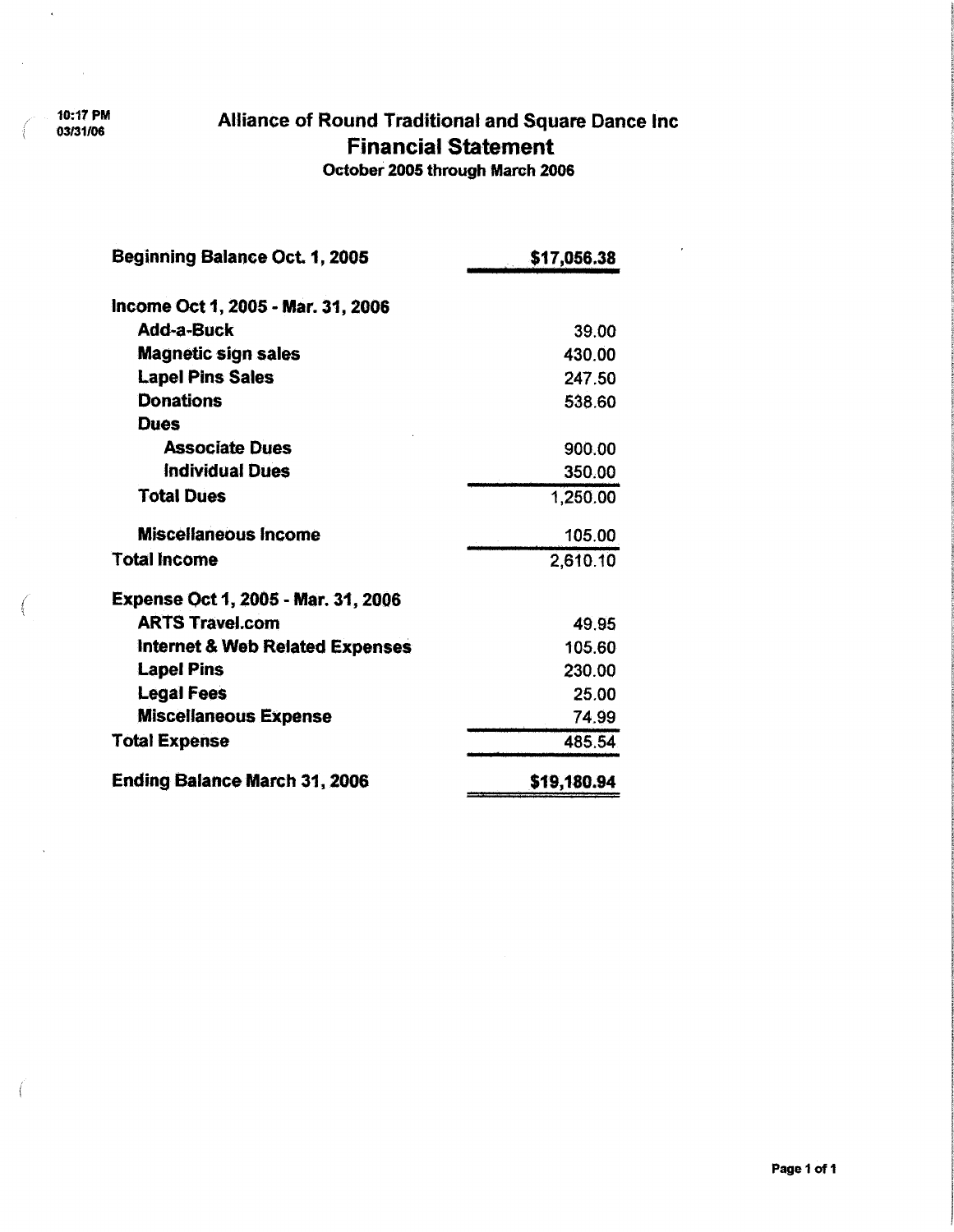## $03/31/06$

 $\overline{\mathcal{C}}$ 

**Albert** 

 $\left($ 

 $\overline{ }$ 

 $\ddot{\phantom{1}}$ 

## Alliance of Round Traditional and Square Dance Inc<br>Income and Expense Detail October 2005 through March 2006

| Type                            | Date                   | <b>Name</b>                                                          | Memo                                                                                        | <b>Amount</b>    |
|---------------------------------|------------------------|----------------------------------------------------------------------|---------------------------------------------------------------------------------------------|------------------|
| ncome                           |                        |                                                                      |                                                                                             |                  |
| Add-a-Buck                      |                        |                                                                      |                                                                                             |                  |
| Deposit                         | 3/27/2006              | Fiesta De La Cuadrilla                                               | Add-A-Buck donation                                                                         | 39.00            |
| Total Add-a-Buck                |                        |                                                                      |                                                                                             | 39.00            |
| <b>Magnetic sign sales</b>      |                        |                                                                      |                                                                                             |                  |
| Deposit                         | 10/21/2005             | Reed, Jerry & Del                                                    | Magnet sign sales - CALLERLAB                                                               | 10.00            |
| Deposit                         | 10/21/2005             | Triplett, Gene & Connie                                              | Magnet sign sales - NEC                                                                     | 50.00            |
| <b>Deposit</b>                  | 11/8/2005              | Tirrell, Peg & Doc                                                   | Magnetic sign sales - Tirrell                                                               | 5.00             |
| Deposit                         | 11/30/2005             | Triplett, Gene & Connie                                              | Magnetic sign sales - Triplett (NEC)                                                        | 85.00            |
| <b>Deposit</b><br>Deposit       | 2/14/2006<br>2/14/2006 | Promenade Shop<br>Triplett, Gene & Connie                            | Magnetic sign sales (NEC)                                                                   | 7.50             |
| Deposit                         | 2/14/2006              | Triplett, Gene & Connie                                              | Magnetic sign sales NEC<br>Magnetic sign sales NEC                                          | 25.00<br>182.50  |
| Deposit                         | 3/24/2006              | Wilcox, P                                                            | Magnetic sign sales (USA West)                                                              | 17.50            |
| <b>Deposit</b>                  | 3/24/2006              | Wilcox, P                                                            | Magnetic sign sales (USA West)                                                              | 20.00            |
| Deposit                         | 3/27/2006              | Holley, Charlie & Kitty                                              | Magnetic sign sales (USDA)                                                                  | 27.50            |
| Total Magnetic sign sales       |                        |                                                                      |                                                                                             | 430.00           |
| <b>Lapel Pins Sales</b>         |                        |                                                                      |                                                                                             |                  |
| Deposit                         | 10/21/2005             | Tirrell, Peg & Doc                                                   | Lapel pin sales - NSDC                                                                      | 15.00            |
| Deposit                         | 10/21/2005             | Neison, Harry                                                        | Lapel pin sales - Wilcox                                                                    | 12.00            |
| <b>Deposit</b>                  | 10/21/2005             | Philips, Scott                                                       | Lapel pin sales - IAGSDC                                                                    | 50.00            |
| Deposit                         | 10/21/2005             | Shaw, Al & Linda                                                     | Lapel pin sales - ROUNDALAB                                                                 | 50.00            |
| Deposit                         | 10/21/2005             | Harvey, Art & Marilyn                                                | Lapel pin sales - CONTRALAB                                                                 | 40.00            |
| Deposit                         | 10/21/2005             | Wilcox, P                                                            | Lapel pin sales - cash from Wilcox                                                          | 39.50            |
| Deposit                         | 10/21/2005             | Reed, Jerry & Del                                                    | Lapel pin sales - CALLERLAB                                                                 | 25.00            |
| Deposit                         | 3/24/2006              | Neufeld, Jimmy                                                       | Lapel pin sales (Wilcox)                                                                    | 6.00             |
| Deposit                         | 3/27/2006              | Brown, Les & Norma                                                   | Lapel pin sales (USA West)                                                                  | 10.00            |
| <b>Total Lapel Pins Sales</b>   |                        |                                                                      |                                                                                             | 247.50           |
| <b>Donations</b>                | 10/21/2005             |                                                                      |                                                                                             |                  |
| <b>Deposit</b><br>$\rho$ eposit | 11/8/2005              | <b>CONTRALAB</b>                                                     | Donation - CONTRALAB                                                                        | 100.00           |
| Deposit                         | 11/8/2005              | Demerath, Angela<br>Williford, John & Dimple                         | Donation from MASDA ARTS Dance<br>Donation from MASDA ARTS Dance                            | 50.00<br>20.00   |
| Deposit                         | 11/8/2005              | Nicholson, Wayne                                                     | Donation from MASDA ARTS Dance                                                              | 14.00            |
| Deposit                         | 11/8/2005              | Holley, Charlie & Kitty                                              | Donation from MASDA ARTS Dance                                                              | 150.00           |
| Deposit                         | 11/8/2005              | Brittin, Albert                                                      | Donation from MASDA ARTS Dance                                                              | 50.00            |
| Deposit                         | 3/24/2006              | United Square Dance Assoc (CA)                                       | Donation from dance - USDA (CA)                                                             | 154.60           |
| <b>Total Donations</b>          |                        |                                                                      |                                                                                             | 538.60           |
| <b>Dues</b>                     |                        |                                                                      |                                                                                             |                  |
| <b>Associate Dues</b>           |                        |                                                                      |                                                                                             |                  |
| Deposit                         | 10/3/2005              | 56th National Square Dance Convention                                | Assoc dues - 56th NSDC                                                                      | 100.00           |
| Deposit                         | 11/8/2005              | Las Vegas Square & Round Dancers Inc                                 | Assoc dues - Las Vegas Sq/Rd Dancers                                                        | 100.00           |
| Deposit                         | 2/14/2006              | Idaho Federation of Sq/Rd Dn Clubs                                   | Assoc Dues - Idaho Fed So/Rd Dn Clubs                                                       | 100.00           |
| Deposit                         | 2/14/2006              | Wisconsin Sq/Dn Convention Corp.                                     | Assoc Dues - Wisconsin Sq/Dn Convention                                                     | 100.00           |
| <b>L</b> eposit                 | 2/14/2006              | New Mexico Round Dance Association                                   | Assoc Dues - NM Round Dn Assoc                                                              | 100.00           |
| Deposit<br>Deposit              | 3/24/2006<br>3/24/2006 | United Square Dance Assoc (CA)<br>North Carolina Callers Association | Assoc Dues - USDA (CA)                                                                      | 100.00           |
| Deposit                         | 3/27/2006              | Heart of Ameria Federation of Sq/Dn Clubs                            | <b>Assoc Dues - North Caroline Callers Assoc</b><br>Assoc Dues - Heart of America Sq/Dn Fed | 100.00<br>100.00 |
| <b>Deposit</b>                  | 3/27/2006              | Arkansas State Square Dance Federation                               | Assoc Dues - Arkansas Sq/Dn Fed                                                             | 100.00           |
| <b>Total Associate Dues</b>     |                        |                                                                      |                                                                                             | 900.00           |
| <b>Individual Dues</b>          |                        |                                                                      |                                                                                             |                  |
| Deposit                         | 10/21/2005             | Philips, Scott                                                       | Individual dues - Scott Philips                                                             | 25,00            |
| Deposit                         | 11/8/2005              | Weber, Jim & Edythe                                                  | Individual dues - Jim & Edythe Weber                                                        | 50.00            |
| Deposit                         | 11/8/2005              | Barber, Steve & Hollis                                               | Individual dues - Steve & Holly Barber - 3 years                                            | 150.00           |
| Deposit                         | 11/30/2005             | Morse, Ronald                                                        | Individual dues - Ronald Morse                                                              | 25.00            |
| Deposit                         | 11/30/2005             | Brundage, Bob                                                        | Individual dues - Bob Brundage                                                              | 25.00            |
| Deposit                         | 3/24/2006              | Rudebock, Tom & Beverly                                              | Indiv Dues - Tom Rudebock                                                                   | 25.00            |
| Deposit                         | 3/27/2006              | Brown, Les & Norma                                                   | Indiv Dues - L & N Brown                                                                    | 50.00            |
| <b>Total Individual Dues</b>    |                        |                                                                      |                                                                                             | 350.00           |
| <b>Total Dues</b>               |                        |                                                                      |                                                                                             | 1,250.00         |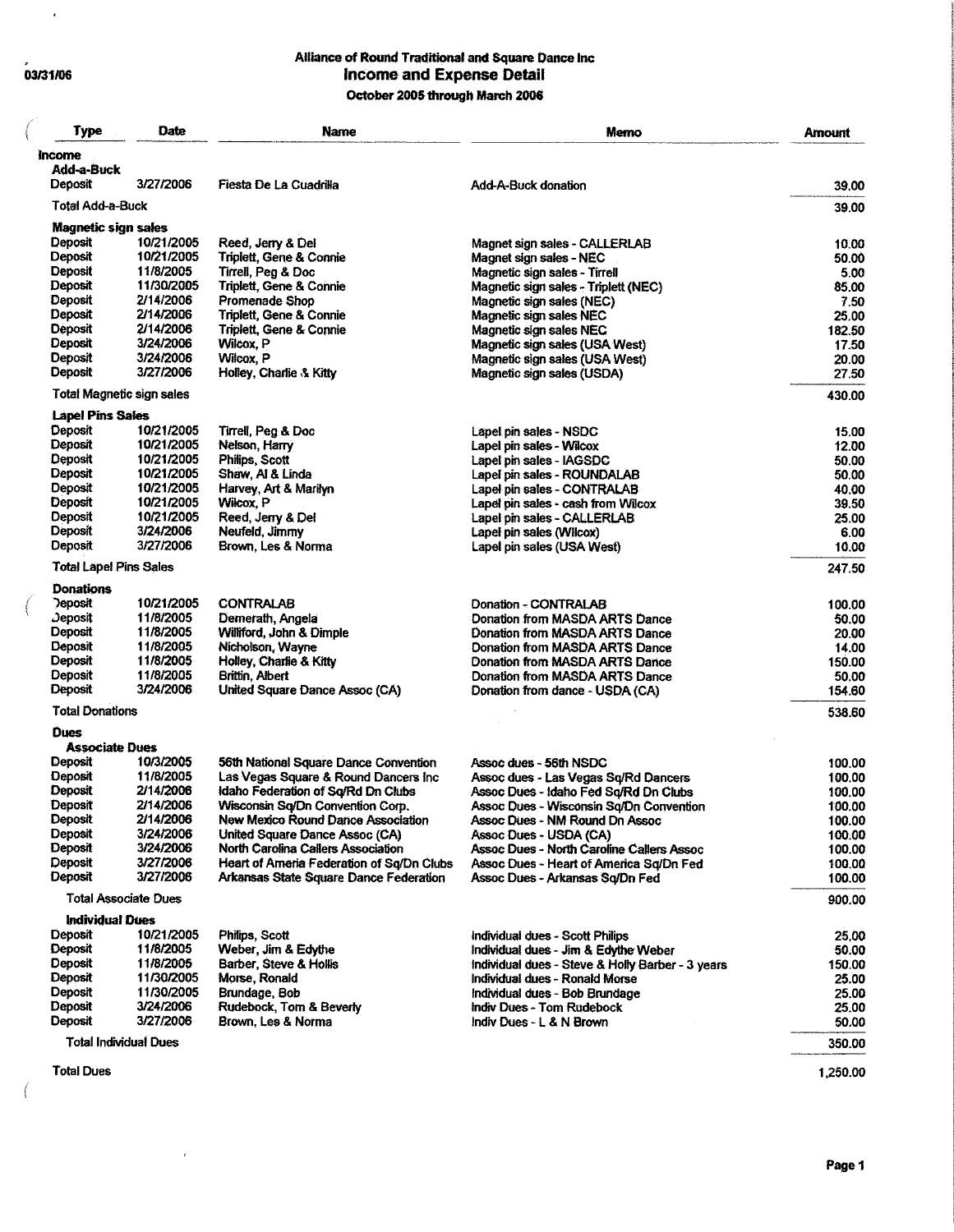03/31/06

 $\boldsymbol{\varepsilon}$ 

 $\left($ 

 $\epsilon$ 

 $\ddot{\phantom{a}}$ 

#### Alliance of Round Traditional and Square Dance Inc **Income and Expense Detail** October 2005 through March 2006

| <b>Type</b>                                              | Date                                                        | <b>Name</b>                                                                         | Memo                                                                                                                    | <b>Amount</b>                       |
|----------------------------------------------------------|-------------------------------------------------------------|-------------------------------------------------------------------------------------|-------------------------------------------------------------------------------------------------------------------------|-------------------------------------|
| <b>Miscellaneous Income</b><br><b>Deposit</b><br>Deposit | 10/21/2005<br>11/30/2005                                    | Wilcox, P<br><b>ATEK Industries</b>                                                 | Luggage tag sales - Wilcox<br>Magazine Subscription/ American Squaredance                                               | 15.00<br>90.00                      |
|                                                          | <b>Total Miscellaneous Income</b>                           |                                                                                     |                                                                                                                         | 105.00                              |
| <b>Total Income</b>                                      |                                                             |                                                                                     |                                                                                                                         | 2.610.10                            |
| <b>Expense</b><br><b>ARTS Travel.com</b>                 |                                                             |                                                                                     |                                                                                                                         |                                     |
| <b>Check</b><br>Check<br><b>Check</b><br>Deposit         | 11/15/2005<br>11/29/2005<br>12/13/2005<br>2/16/2006         | Your Travelbiz.com<br>Your Travelbiz.com<br>Your Travelbiz.com<br><b>YTB Travel</b> | <b>ARTS Travel.com</b><br><b>ARTS Travel.com</b><br><b>ARTS Travel.com</b><br><b>YTB Travel - Reimburse 2 mths fees</b> | 49.95<br>49.95<br>49.95<br>$-99.90$ |
| <b>Total ARTS Travel.com</b>                             |                                                             |                                                                                     |                                                                                                                         | 49.95                               |
| <b>Check</b><br>Check                                    | Internet & Web Related Expenses<br>10/17/2005<br>10/17/2005 | Deerfield Hosting<br>Deerfield Hosting                                              | ARTS-Dancetravel.com URL Registration - 3 years<br>ARTS-Dance.org & .com Web hosting for 1 year                         | 25.65<br>79.95                      |
|                                                          | <b>Total Internet &amp; Web Related Expenses</b>            |                                                                                     |                                                                                                                         | 105.60                              |
| <b>Lapel Pins</b><br><b>Check</b>                        | 1/4/2006                                                    | Reed, Jerry                                                                         | Reimburse purchase of Lapel Pins                                                                                        | 230.00                              |
| <b>Total Lapel Pins</b>                                  |                                                             |                                                                                     |                                                                                                                         | 230.00                              |
| <b>Legal Fees</b><br>Check                               | 10/6/2005                                                   | CA Secretary of State                                                               | CA Filing & Disclosure Fee                                                                                              | 25.00                               |
| <b>Total Legal Fees</b>                                  |                                                             |                                                                                     |                                                                                                                         | 25.00                               |
| <b>Check</b><br><b>Check</b>                             | <b>Miscellaneous Expense</b><br>1/4/2006<br>2/16/2006       | California Square Dance Council Inc.<br><b>Office Depot</b>                         | Refundable deposit for CA convention<br><b>Printer Cartridge</b>                                                        | 25.00<br>49.99                      |
|                                                          | <b>Fotal Miscellaneous Expense</b>                          |                                                                                     |                                                                                                                         | 74.99                               |
| <b>Total Expense</b>                                     |                                                             |                                                                                     |                                                                                                                         | 485.54                              |
| <b>Net Income</b>                                        |                                                             |                                                                                     |                                                                                                                         | 2.124.56                            |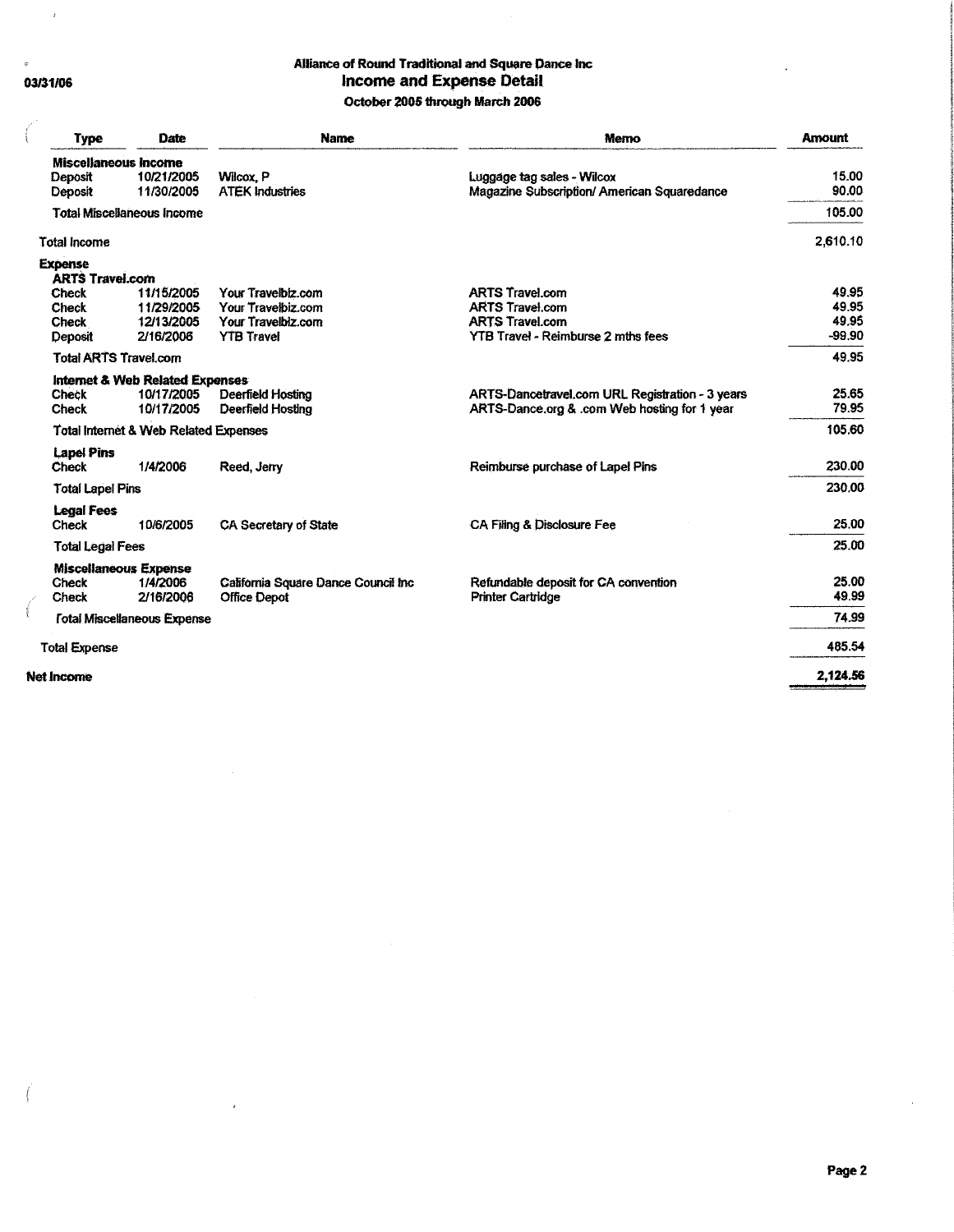Attachment 2 (Board /Officers Action Report)

#### ARTS Governing Board and Officers Actions

#### October 2005 thru March 2006

This document is a report for the actions taken by the ARTS Governing Board or ARTS Officers from October 2005 thru March 2006.

#### **There were no reportable actions taken in October 2005**

#### **The following are the actions taken in November 2005**

ARTS LOG #05-1025-002 (Fall ARTS Meeting Minutes) Action Completed as of 11/28/2005 - The Board Approved the following MOTION: MOTION: Be It Resolved That: The minutes of the October 2005 , ARTS meeting (Draft 2, dated November 7, 2005) be approved.

ARTS LOG #05-1104-001 Ask ARTS #4)

Action Completed as of 11/07/2005 - The Officers reviewed and approved the Ask ARTS #4 article. The final draft was sent to the ARTS Reps prior to distribution.

#### **The following are the actions taken in December 2005**

ARTS LOG #05-1025-001 (Video Proposal - 2)

Action Completed as of 12/12/2005 - The Board Did Not Approve the following MOTION:

MOTION Be It Resolved That: The ARTS supports the proposal from Lloyd Juhala from British Columbia, Canada for the production of a square dance promotion video of 8 - 10 minutes.

#### **The following are the actions taken in January 2006**

ARTS LOG #05-1219-001 (Disney Proposal Draft 3.2)

Action Completed as of 01/04/2006 - The Officers reviewed a draft proposal from Disney World, Orlando which proposed that Disney sponsor a square dance event to be held at some future date in EPCOT Orlando. The draft proposal was approved and sent to the Board in ARTS LOG 06-0113-001.(NOTE - See 2006 ARTS meeting agenda)

#### ARTS LOG #06-0601-001 (1 Associate & 4 Individual Memberships)

Action Completed as of 01/31/2006 - The Board Approved the following MOTIONs:

MOTION: Be It Resolved That: The ARTS Governing Board confirm Associate Membership for a 12 month period from the date of approval of this MOTION for: Las Vegas Square and Round Dancers, Inc

MOTION: Be It Resolved That: The ARTS Governing Board confirm Individual Membership for a 12 month period from the date of approval of this MOTION for: Bob Brundage - Albuquerque, NM; Ronald Morse - Fleischmanns, NY; and Les and Norma Brown - Denver, .

ARTS LOG #06-0113-001 (ARTS Support - Disney World Square Dance Event)

Action Completed as of 01/25/001 - The Board Approved the following MOTION:

MOTION: Be It Resolved That: The ARTS provide promotion and advertising support to the Disney Square and Round Dance Festival, planned for July 28, 29, 30, 2006, as proposed in the letter from Walt Disney World dated January 12, 2006. (NOTE - The dates for this event have to be changed to much later in 2006. Possibly in December 2006.)

#### **There were no reportable actions taken in February 2006**

#### **The following are the actions taken in March 2006**

ARTS LOG #06-0210-001 (Bylaws Change - Voting on Memberships)

Action Completed as of 01/25/001 - The Board Approved the following MOTION:

MOTION: Be It Resolved That: The ARTS Bylaws, Article II, Section B, be amended to read "Associate Membership will be open to any Dance Related Organizations, Recreational Leaders, or Supporters of the Dance activities. Associate Membership status will be granted to contributors who annually donate a minimum of \$100 to the ARTS."

Be it further Resolved That: The ARTS Bylaws, Article II, Section C, be amended to read "Individual Membership will be open to any individual. Individual Membership status will be granted to contributors who annually donate a minimum of \$50 per couple or \$25 per individual to the ARTS."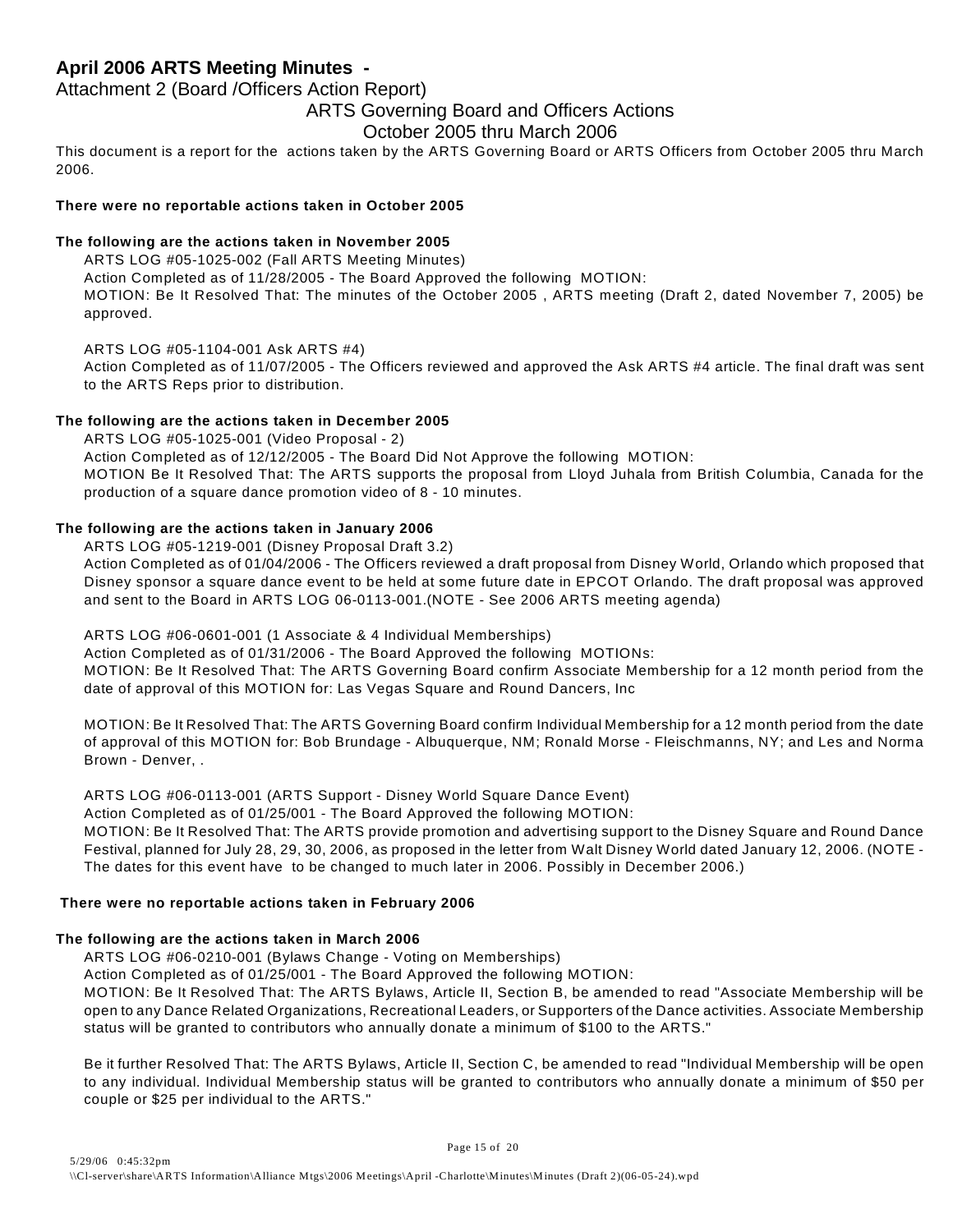

## **ARTS Learn to Dance Phone Report** 866 445-2787

The following table is a tabulation of the phone calls received from different numbers and the state of origin of the call for each month. Some calls may have come from cell phones that are register in a different state than the call was actually made from. We have had only 4 prank calls. And though some of those came from NM phone numbers we suspect that the calls were made from CA college students. The table starts at the beginning of the phone bills we could find, which begins with April 20, 2005 and runs through my last phone bill ending on February 19, 2006.

| <b>Date</b>     | <b>State</b>           | #                       |
|-----------------|------------------------|-------------------------|
| <b>April 05</b> | CA                     | 1                       |
|                 | WA                     | $\overline{1}$          |
| April           | <b>Total</b>           | $\overline{2}$          |
| <b>May</b>      | $\overline{\text{CA}}$ | $\mathbf{1}$            |
|                 | IA                     | $\overline{1}$          |
| May             | <b>Total</b>           | $\overline{2}$          |
| June            | $\overline{\text{CA}}$ | $\overline{1}$          |
|                 | $\overline{\text{IL}}$ | $\overline{1}$          |
|                 | $\overline{\text{NY}}$ | $\overline{1}$          |
| June            | <b>Total</b>           | 3                       |
| <b>July</b>     | $\overline{\text{CA}}$ | $\mathbf{1}$            |
|                 | $\overline{\text{OH}}$ | $\overline{1}$          |
| <b>July</b>     | Total                  | $\overline{2}$          |
| <b>August</b>   | AZ                     | $\overline{1}$          |
|                 | $\overline{\text{CO}}$ | $\overline{\mathbf{1}}$ |
|                 | $\overline{{\rm DC}}$  | $\mathbf{1}$            |
|                 | $\overline{\text{NC}}$ | $\overline{1}$          |
|                 | $\overline{\text{NY}}$ | $\mathbf{1}$            |
| <b>August</b>   | <b>Total</b>           | 5                       |
| September       | $\overline{\text{CA}}$ | $\overline{1}$          |
|                 | <b>FL</b>              | $\mathbf{1}$            |
|                 | IL                     | $\mathbf{1}$            |
|                 | $\overline{\text{TN}}$ | $\mathbf 1$             |
| September       | Total                  | 4                       |
| October         | MD                     | $\mathbf{1}$            |
|                 | SC                     | $\mathbf{1}$            |
|                 | <b>WA</b>              | $\mathbf 1$             |
| October         | <b>Total</b>           | $\overline{\mathbf{3}}$ |
| November        | $\overline{\text{CA}}$ | $\mathbf 1$             |
|                 | $\overline{\text{co}}$ | $\mathbf 1$             |
|                 | $\overline{\text{MO}}$ | $\overline{1}$          |
|                 | SD                     | $\mathbf{1}$            |
|                 | <b>TX</b>              | $\overline{1}$          |
| <b>November</b> | <b>Total</b>           | 5                       |

|                | <b>FL</b>           | $\mathbf{1}$   |
|----------------|---------------------|----------------|
|                | OH                  | $\overline{c}$ |
|                | PA                  | $\mathbf{1}$   |
|                | TX                  | 1              |
|                | VA                  | $\mathbf{1}$   |
| <b>January</b> | <b>Total</b>        | 9              |
|                |                     |                |
| February       | AL                  | $\overline{2}$ |
|                | <b>FL</b>           | $\overline{2}$ |
|                | GA                  | $\mathbf{1}$   |
|                | MD                  | 1              |
|                | NV                  | 1              |
|                | $\overline{\rm SC}$ | 4              |

As you can see the calls have picked up since the bumper stickers have gone out. especial from the south. Many of the calls originated from the Web site. One lady asked at a hotel in OH for Square Dance information and the hotel person pulled the ARTS number from the Web site for her. Also people have said that they saw the number in various publications.

Kimberlee & Michael Streby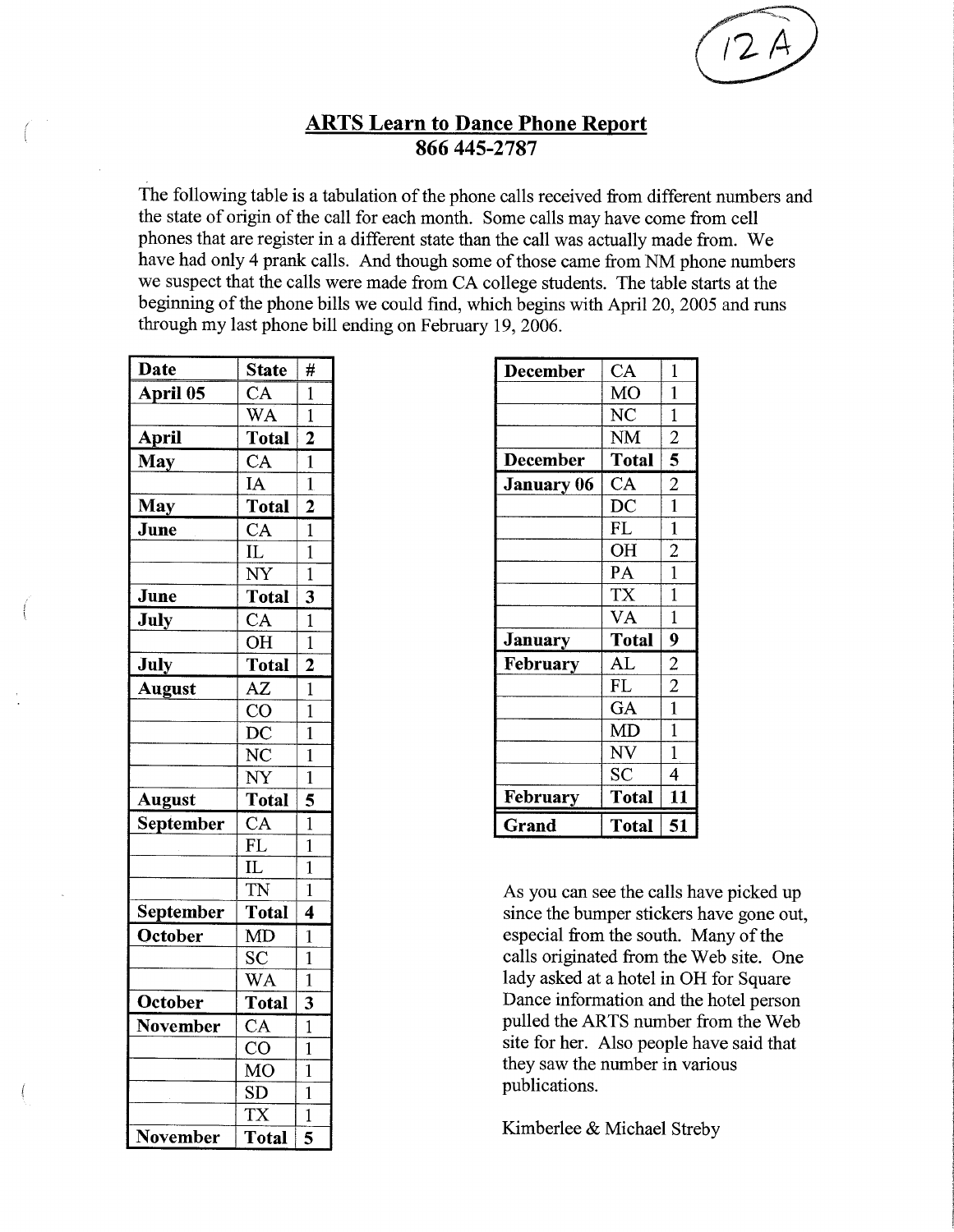

Alliance of Round, Traditional and Square Dance

# Add-A-Buck

# Program

Fund Raising Project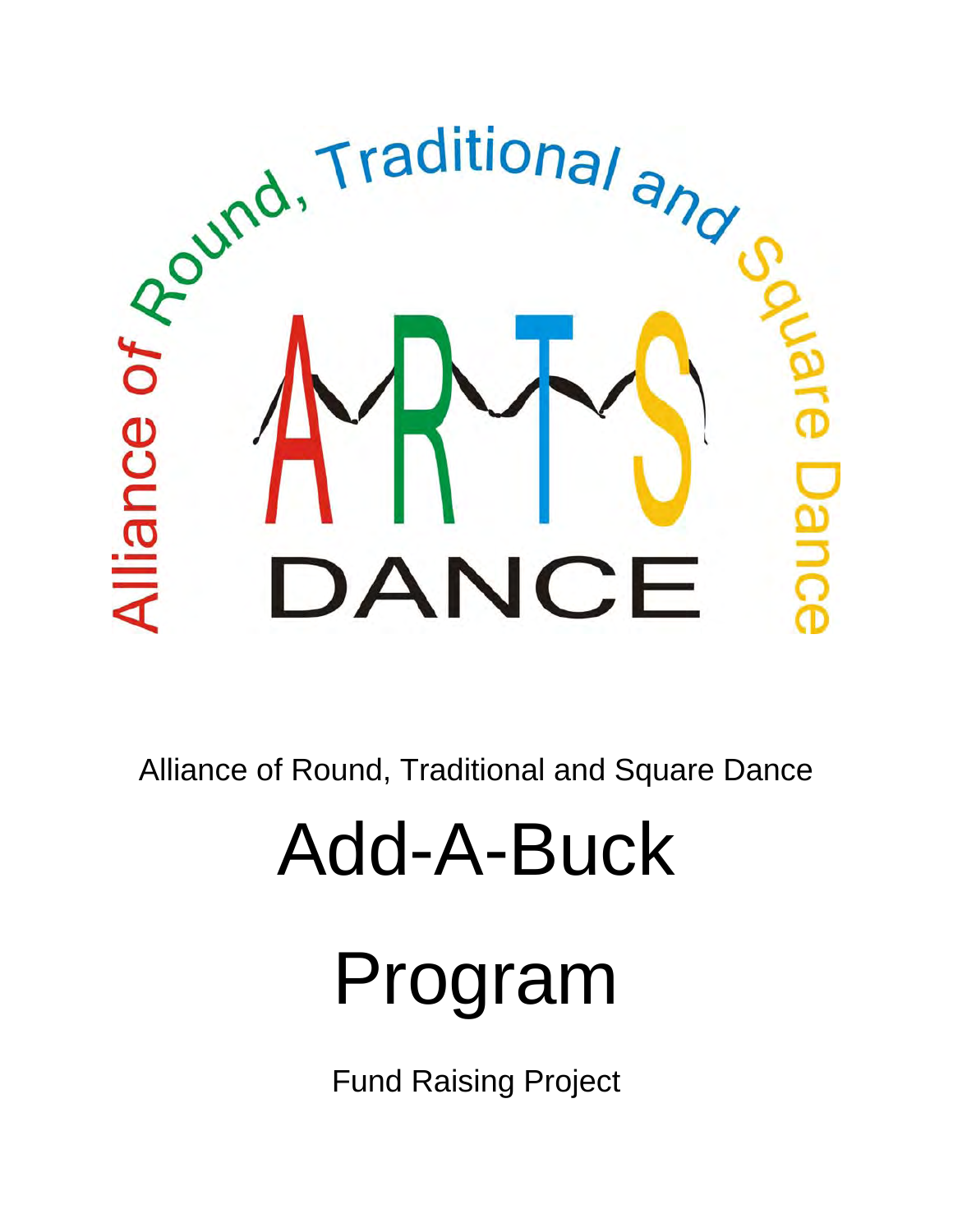#### ARTS-Dance Add-A-Buck Program

## TABLE OF CONTENTS

- 1. Program Overview
- 2. Sample Wording
- 3. Sample Flyer #1
- 4. Sample Table Poster #1
- 5. Sample Table Poster #2
- 6. Sample Table Poster #3
- 7. Donating Organization Treasurer Responsibilities
- 8. Multiple donation sheet (can be copied and given to donors)
- 9. Remittance Form to Report Donations

Included for your convenience is a CD of all the documents included in this packet. (this would need to be approved by the ARTS Board to do.)

All these documents are also available on the web at <http://www.arts-dance.org/>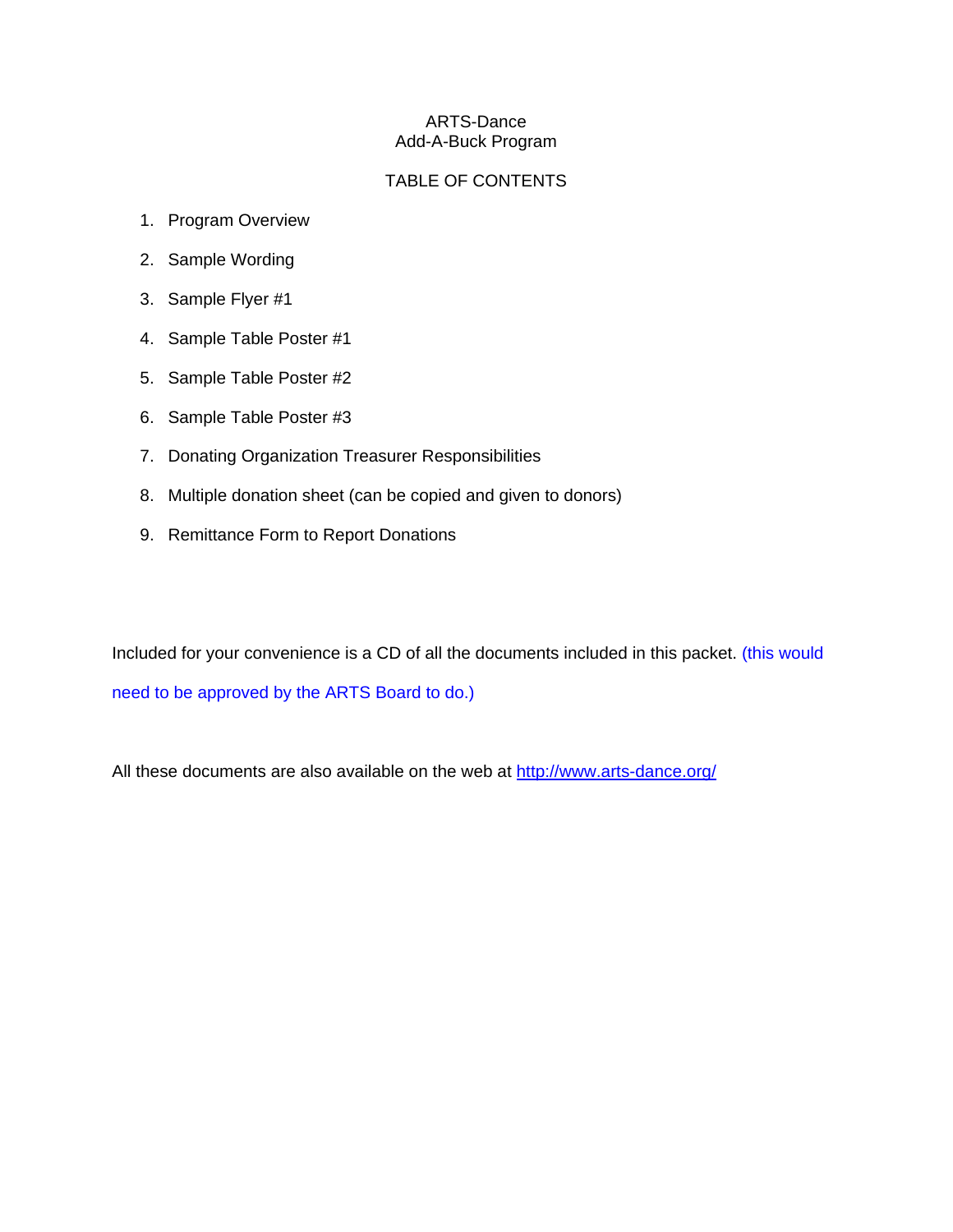## **"Add a Buck" Program Overview**

## *Purpose:*

To get organizations holding Festivals and Conventions to *voluntarily* add and collect a small additional amount, where the dancers agree to do so, for donation to the ARTS Dance Foundation

## *Implementation:*

This kit provides you with instructions, resources, examples of wording, materials for advertising, remittance instructions and gratitude.

## *Target:*

Especially Festivals and Conventions, any dance events that are willing to "Add-A-Buck".

## *Success assumptions*

There will be an assumption that this will only work where organizers are aware and support the ARTS-Dance Foundation, its work, and plans. While the kits will include a brief overview of the ARTS Dance Foundation, it will be important to realize that the ARTS Dance Foundation needs much more exposure.

Brochures, annual reports and other information explaining the ARTS mission, goals and accomplishments are available upon request or can be printed from the ARTS website at [www.arts-dance.org.](http://www.arts-dance.org/)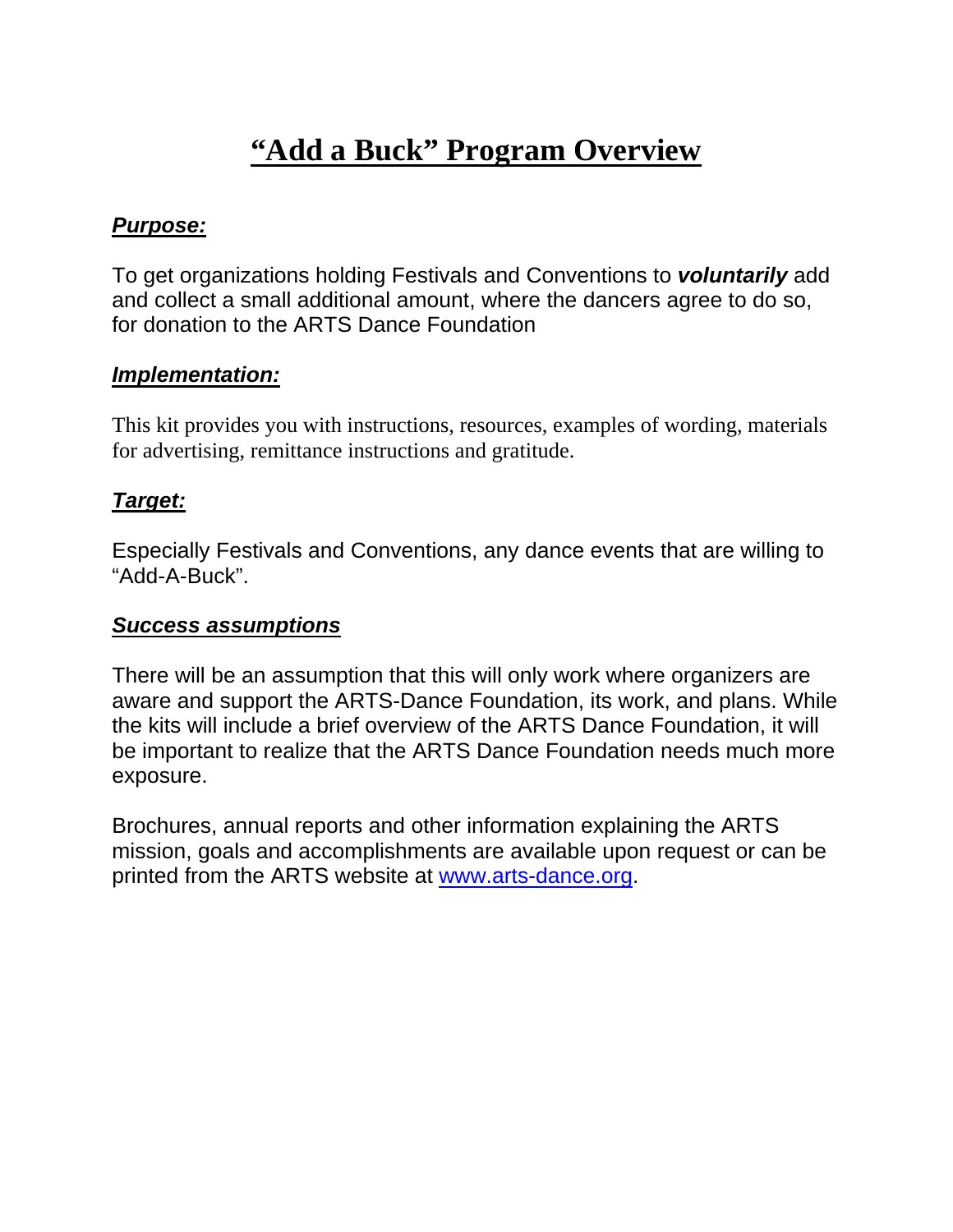## **SAMPLE WORDING FOR FLYERS, TABLE POSTERS**

The ARTS recognizes the reference to "Dancing's Future" may not be appropriate in all situations. Square dancing, contra, clogging, round dance, or any form of dance can be substituted for the word "dancing" in any of these situations.

(Add to your dance flyer)

## ADD A DOLLAR FOR DANCING'S FUTURE! YOU MAY VOLUNTARILY ADD AN EXTRA DOLLAR OR MORE TO YOUR ADMISSION PRICE. ANY AMOUNT YOU ADD WILL BE SENT AS A DONATION TO THE **ARTS Dance FOUNDATION**

Dollars for Dancing: Add a Buck for Dancing's Future

Donate a Dollar for Dancing's Future

(Add to your dance registration form)

## **ADD A DOLLAR FOR DANCING'S FUTURE.** An

additional \$\_\_\_\_\_\_ is enclosed as a voluntary tax-deductible donation to the **ARTS Dance Foundation**

(Add to your table poster)

THE ARTS Dance FOUNDATION is registered with the IRS as a 501 © (3) corporation and all donations to the Foundation are tax deductible.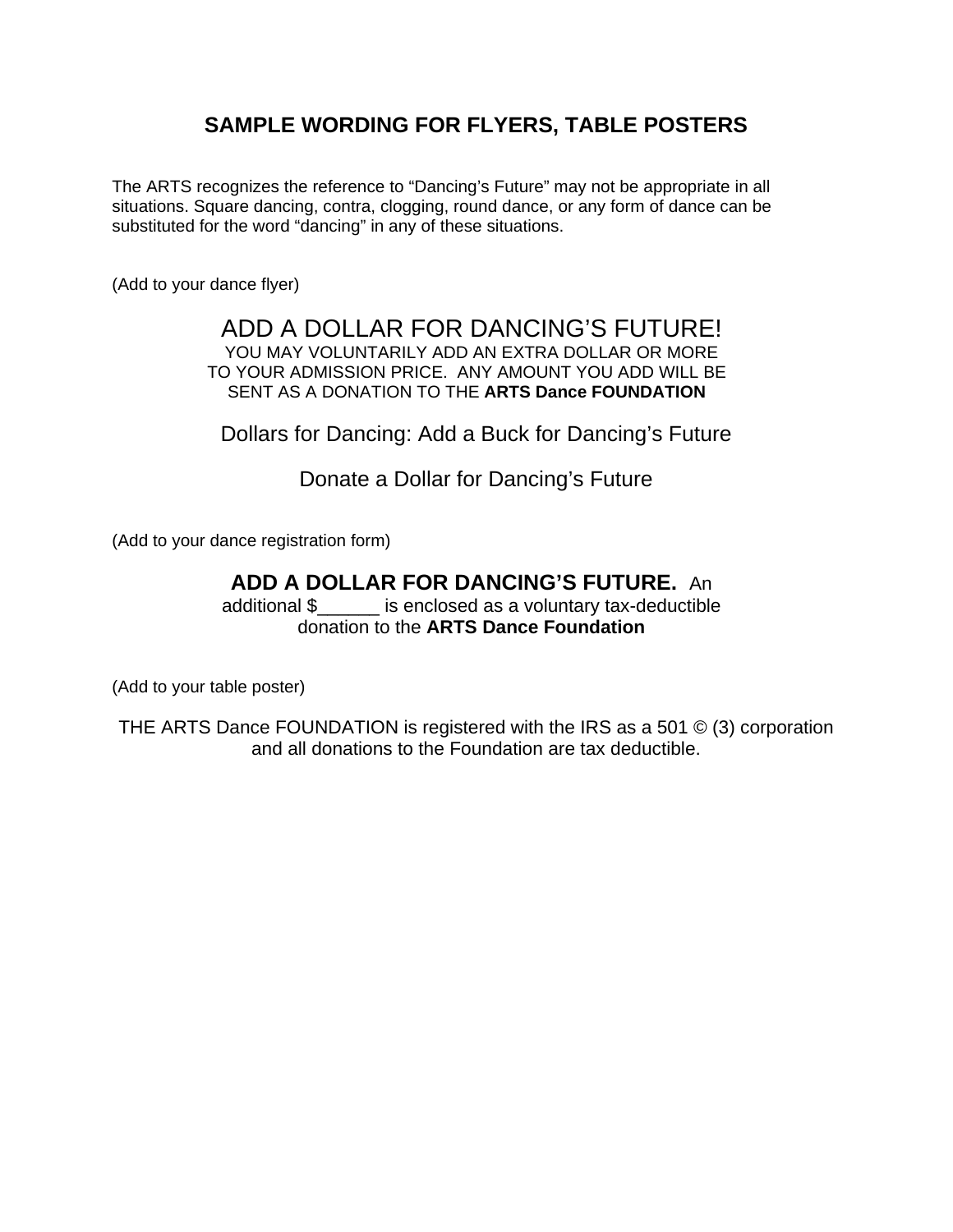## ANNUAL CHRISTMAS SEASON

## SING – A – LONG

FRIDAY DECEMBER 27TH , 2002 8:00 PM – 10:30PM

FEATURING

## **GOOD CALLER & GREAT CUER**

NEW LOCATION \*\*\*\*\*\*DANCE HALL COMMUNITY CENTER**\*\*\*\*\*\*** 306 PARKSIDE DR YOUR TOWN, YOUR STATE

## \$10.00 PER COUPLE AT THE DOOR

## PLUS LEVEL SQUARES - LIMITED TO 20 SQUARES

ADD A DOLLAR FOR DANCING'S FUTURE! YOU MAY VOLUNTARILY ADD AN EXTRA DOLLAR OR MORE TO YOUR ADMISSION PRICE. ANY AMOUNT YOU ADD WILL BE SENT AS A DONATION TO THE **ARTS Dance FOUNDATION** 

Please mail your cheque payable to Dance-A-Bunch:

Good Caller, Address, City, State Zip Internet: put e-mail here.

My payment for the dance is enclosed: \$10.00 per couple

**ADD A DOLLAR FOR DANCING'S FUTURE.** An additional \$\_\_\_\_\_\_is enclosed as a voluntary tax-deductible donation to the **ARTS Dance Foundation for the Preservation and Promotion of Square Dancing.**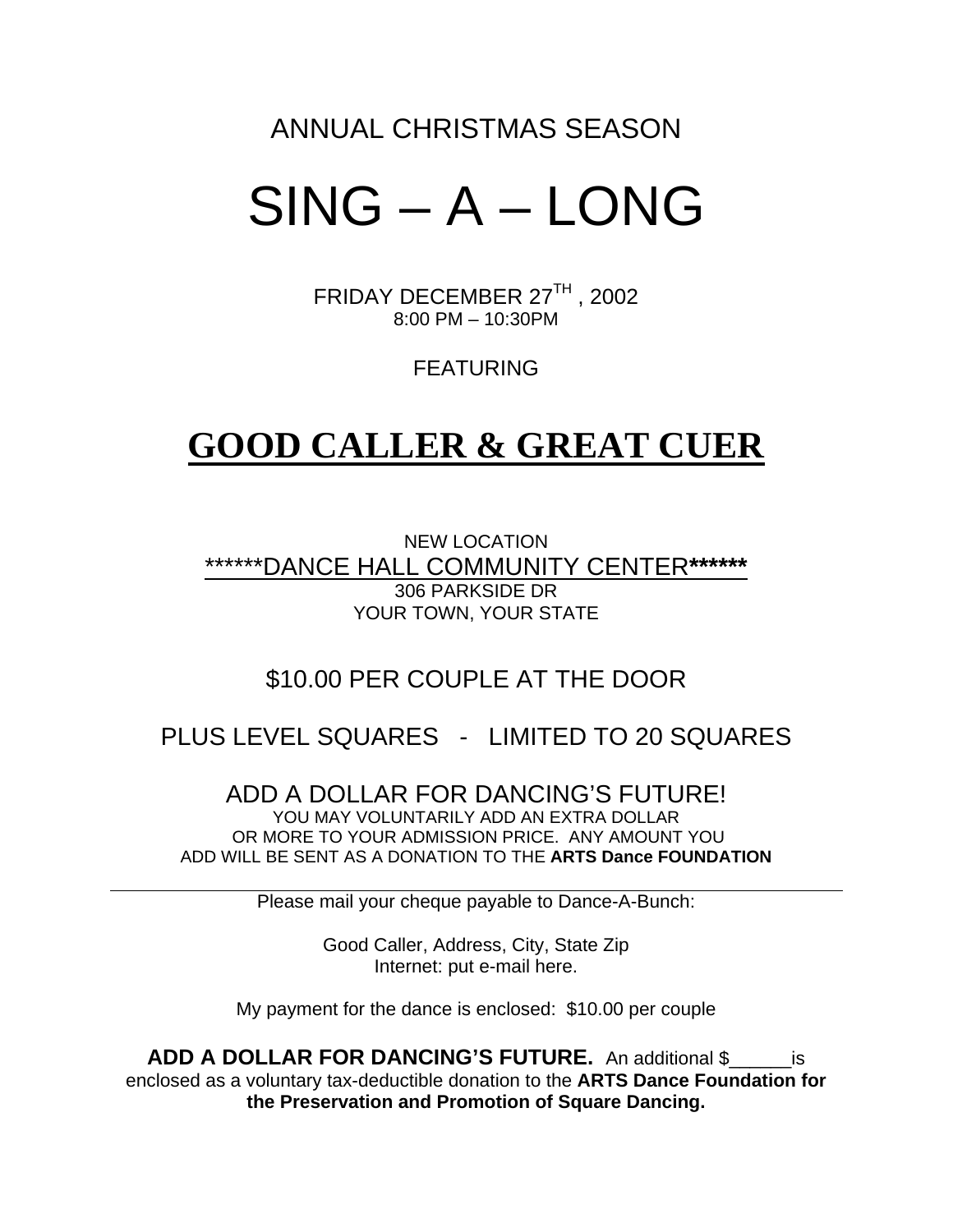

## **HOW YOUR DONATIONS WILL HELP** PROMOTE & PRESERVE OUR DANCE **ACTIVITY**

- ❖ PROVIDE EDUCATIONAL MATERIALS
- **❖ FUND MARKET RESEARCH**
- ❖ DEVELOP AN ADVERTISING CAMPAIGN
- ❖ DEVELOP EDUCATIONAL PROGRAMS
- **❖ DEVELOP ADVERTISING MATERIALS**
- ❖ PRESERVE HISTORICAL MATERIALS
- **MATCHING FUNDS FOR GRANTS**

THE ARTS Dance FOUNDATION is registered with the IRS as a 501(c)(3) corporation and all donations to the Foundation are tax deductible.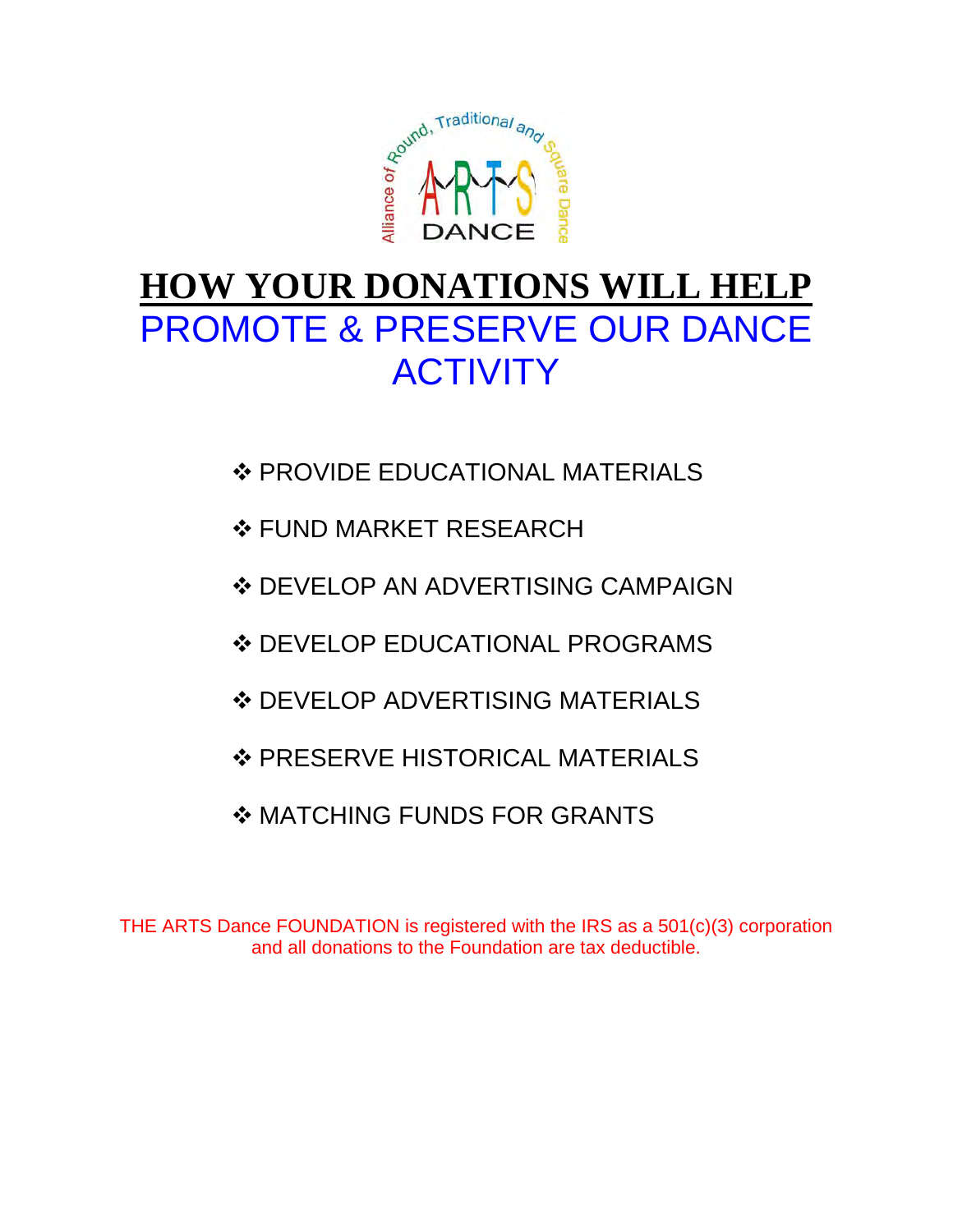

## **ARTS-DANCE ACCOMPLISHMENTS** PROMOTE & PRESERVE OUR DANCE ACTIVITY

- Cooperation between national organizations to increase the number of dancers in the activity
- Surveys at several National Square Dance Conventions® to assist in market research
- Grant to the California Square Dance Council to create a notebook and CD for teachers to use in the schools to teach youth to square dance
- $\div$  Toll-free number 866-445-ARTS(2787)
- **❖ Magnetic signs with the toll-free number on them**
- Travel website that donates a portion of the commissions to the ARTS
- ❖ Lapel pins
- What Is ARTS brochure and membership application
- ❖ Participation in the Education Program at the National Square Dance Convention®
- Table in the Showcase of Ideas at the National Square Dance Convention®

THE ARTS Dance FOUNDATION is registered with the IRS as a 501(c)(3) corporation and all donations to the Foundation are tax deductible.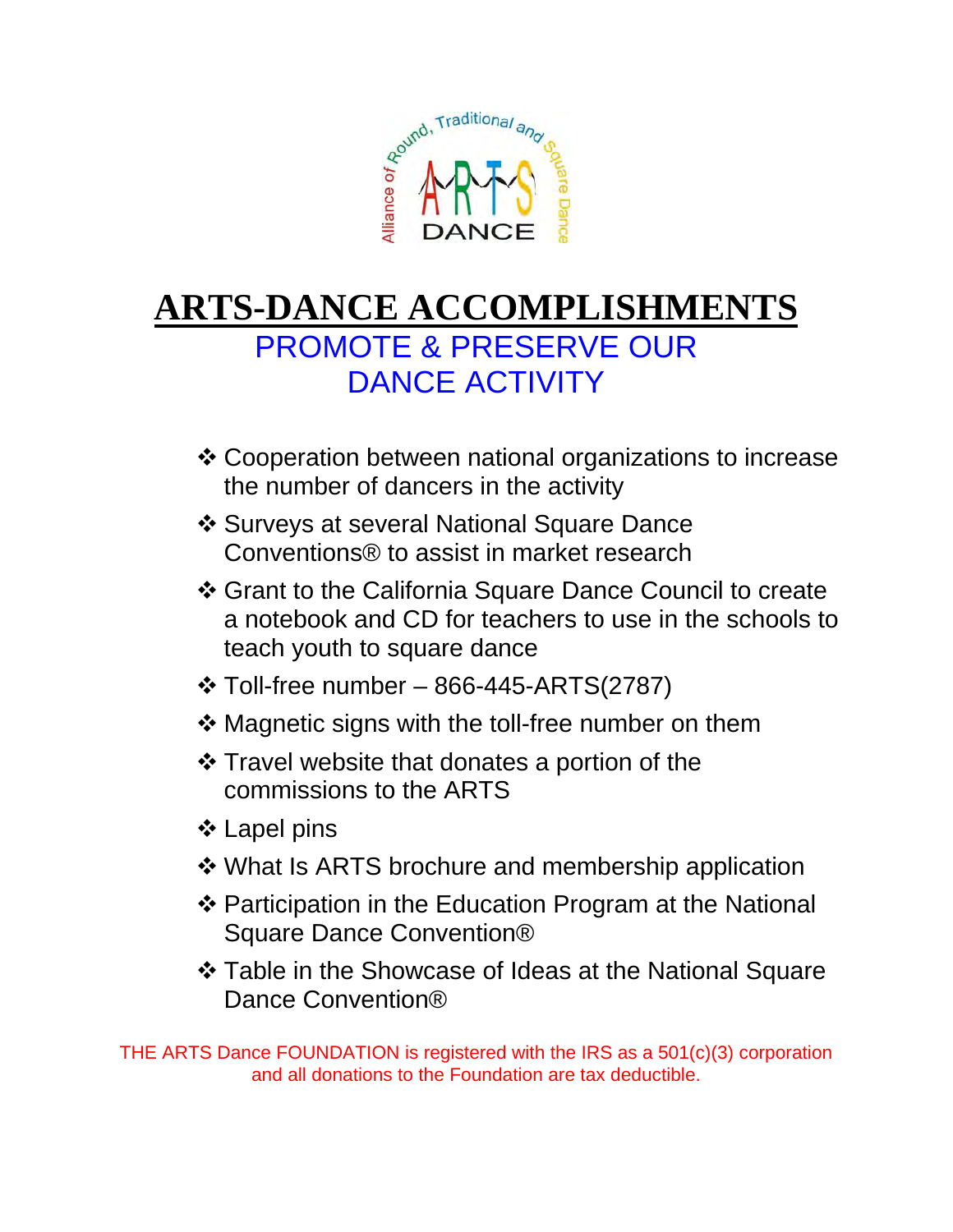

## PROMOTE & PRESERVE OUR DANCE ACTIVITY

## **ARTS-DANCE ACCOMPLISHMENTS**

- **❖ Cooperation between** national organizations to increase the number of dancers in the activity
- ❖ Grant to the California Square Dance Council to create a notebook and CD for teachers to use in the schools to teach youth to square dance
- $\div$  Toll-free number 866-445-ARTS(2787)
- ❖ Magnetic signs with the tollfree number on them
- ❖ Travel website that donates a portion of the commissions to the ARTS
- **❖ Lapel pins**
- What Is ARTS brochure and membership application
- ❖ Participation in the Education Program at the National Square Dance Convention®
- Table in the Showcase of Ideas at the National Square Dance Convention®

## **HOW YOUR DONATIONS WILL HELP**

- Provide educational materials
- ❖ Fund market research
- **❖** Develop an advertising campaign
- Develop educational programs
- Develop advertising materials
- Preserve historical materials
- $\triangleleft$  Matching funds for grants

**Add-A-Buck to your entrance fee and donate it to the ARTS.** 

**THE ARTS Dance FOUNDATION is registered with the IRS as a 501 (c) (3) corporation and all donations to the Foundation are tax deductible.**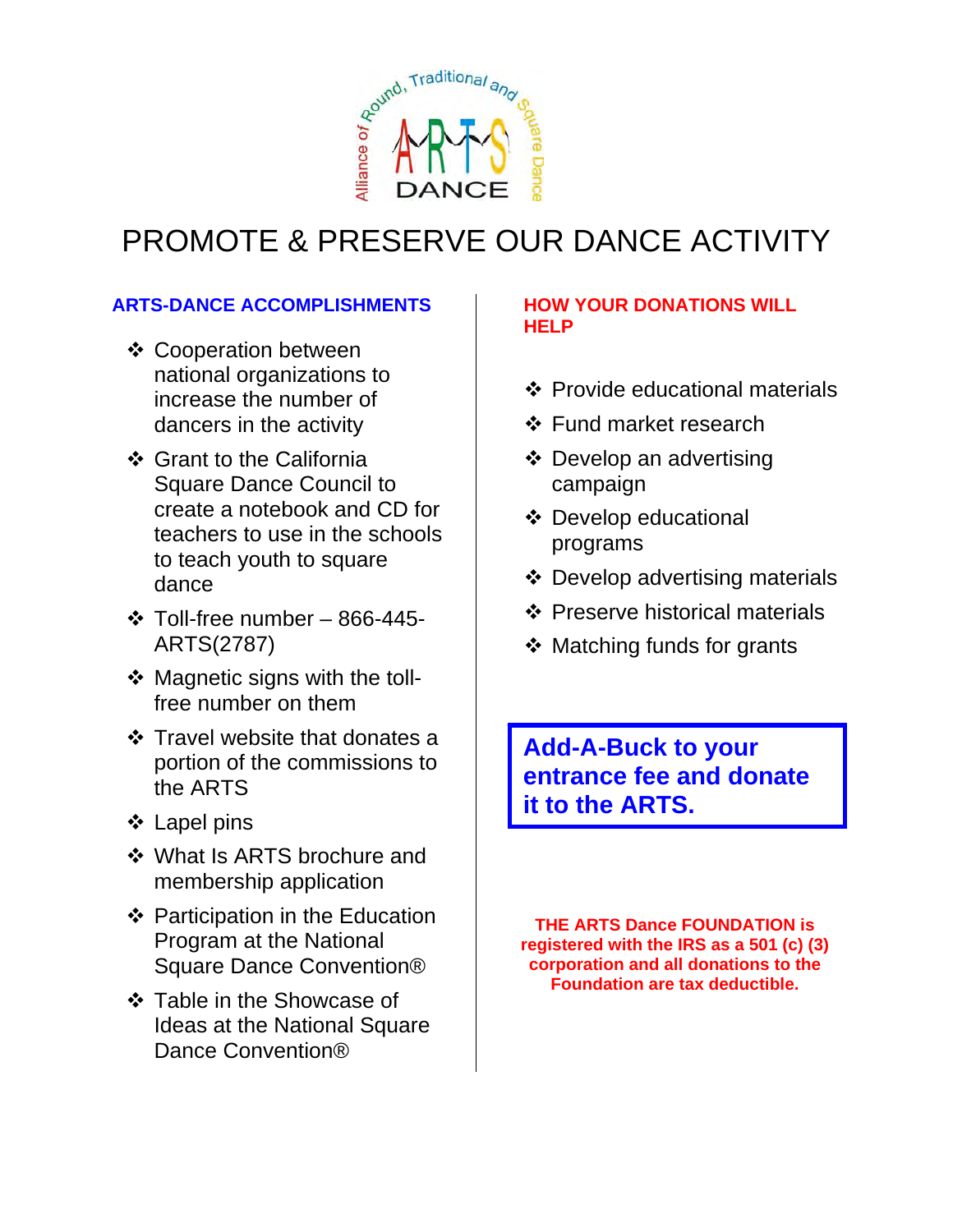## **ARTS-DANCE**

## Alliance of Round, Traditional and Square-Dance

The ARTS-Dance is an alliance of all the national square dance organizations gathering together with a goal of improving the dance activity and increasing the number of dancers in our activity by 50,000 during the next 10 years.

Membership in ARTS-Dance is available to individuals and groups who would like to participate and provide financial support to this worthwhile effort.

One way to participate is to Add-A-Buck to your State Festival entrance fee and donate it to ARTS-Dance.



Contact information can be entered here or you can leave blank.

Http://www.arts-dance.org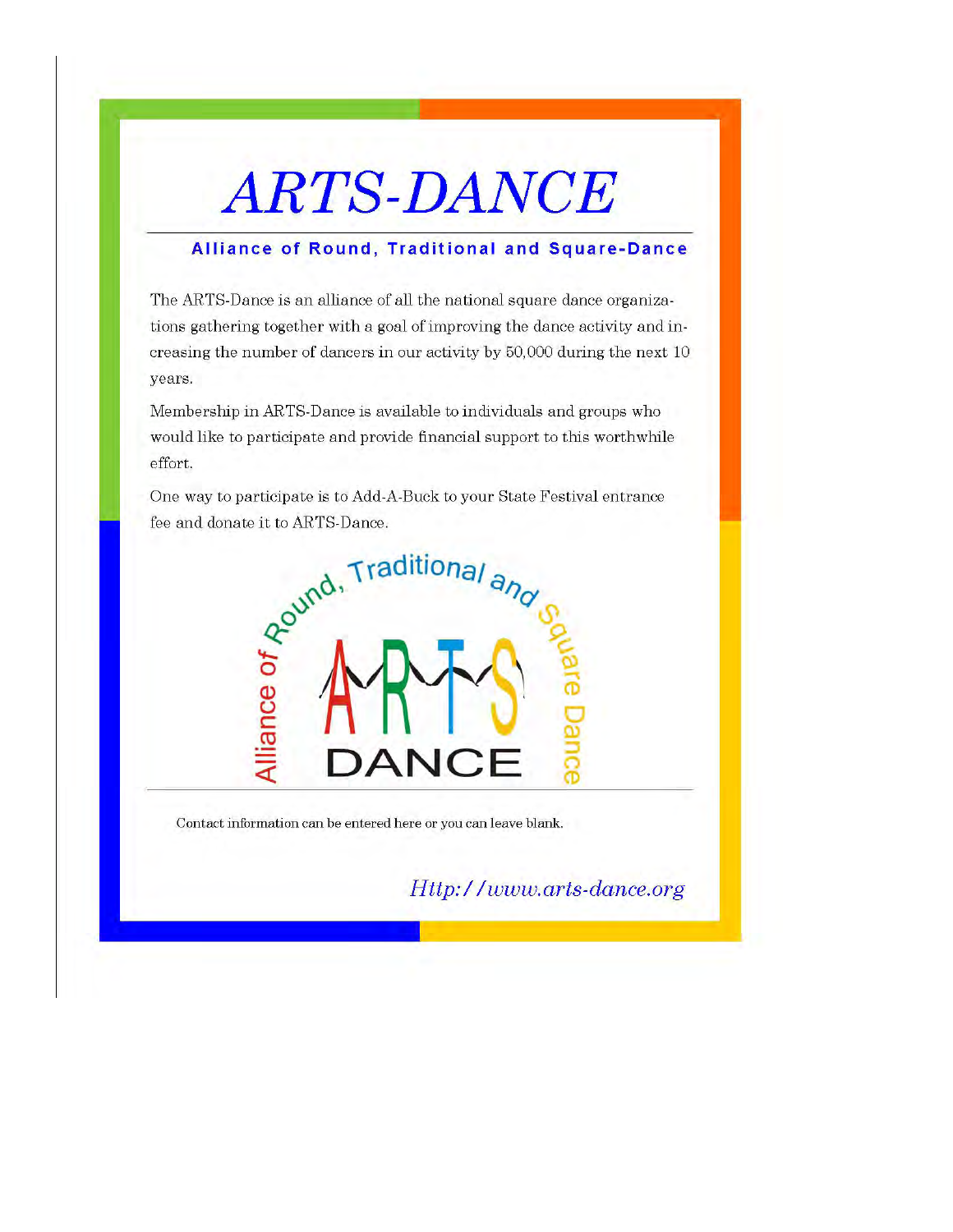Treasurer responsibilities:

- 1) Track Add-A-Buck donations separately from regular festival or dance fees.
- 2) Provide tax receipt if donors wish to have one (multiple form provided for copying)
- 3) Acknowledge the donation and announce it during your festival or dance
- 4) Fill out Remittance Form
- 5) Send one (1) check to the ARTS Treasurer for the total of all donations.

Any other ideas or recommendations for the donating organization treasurer that will make it clear what THEY are to do?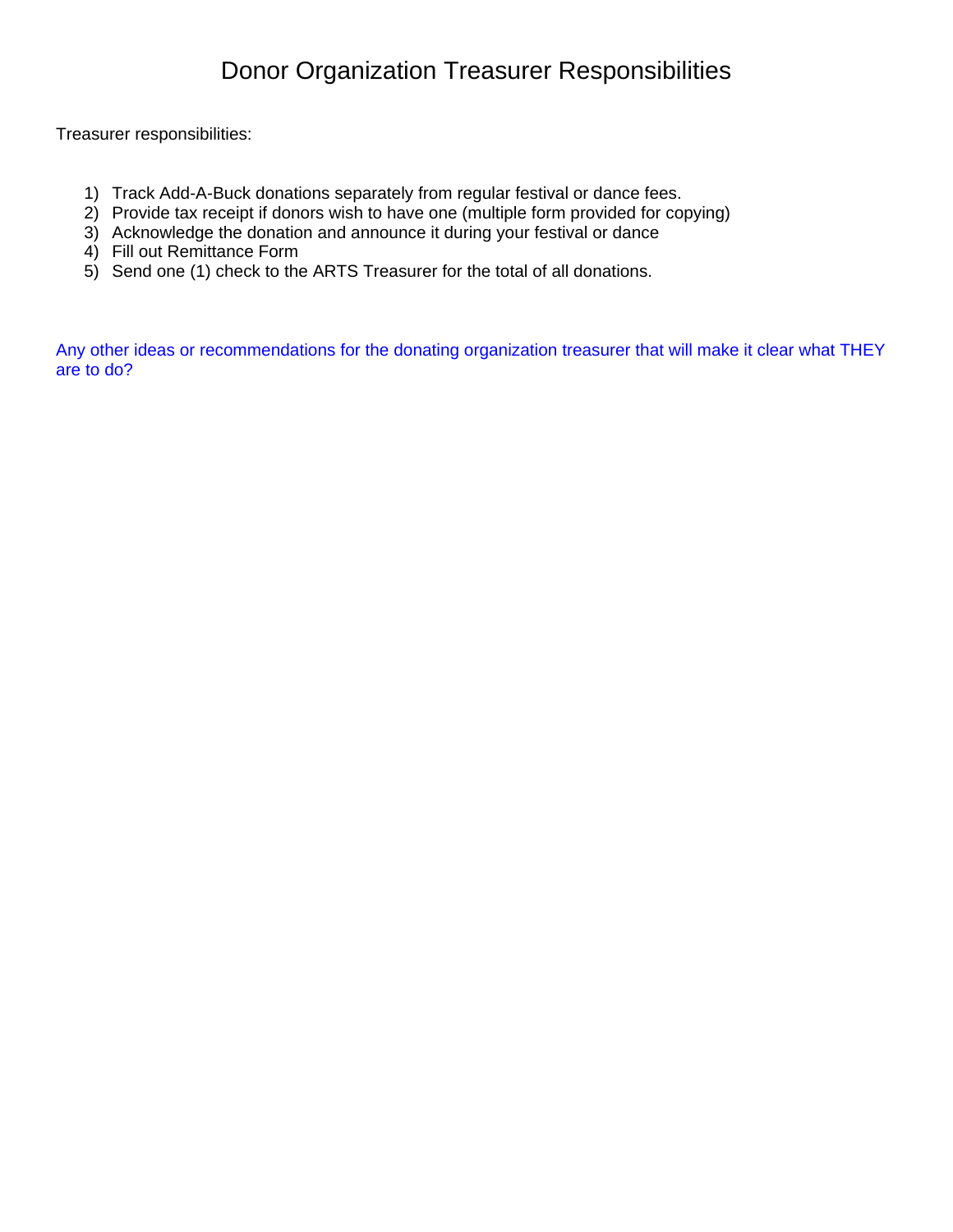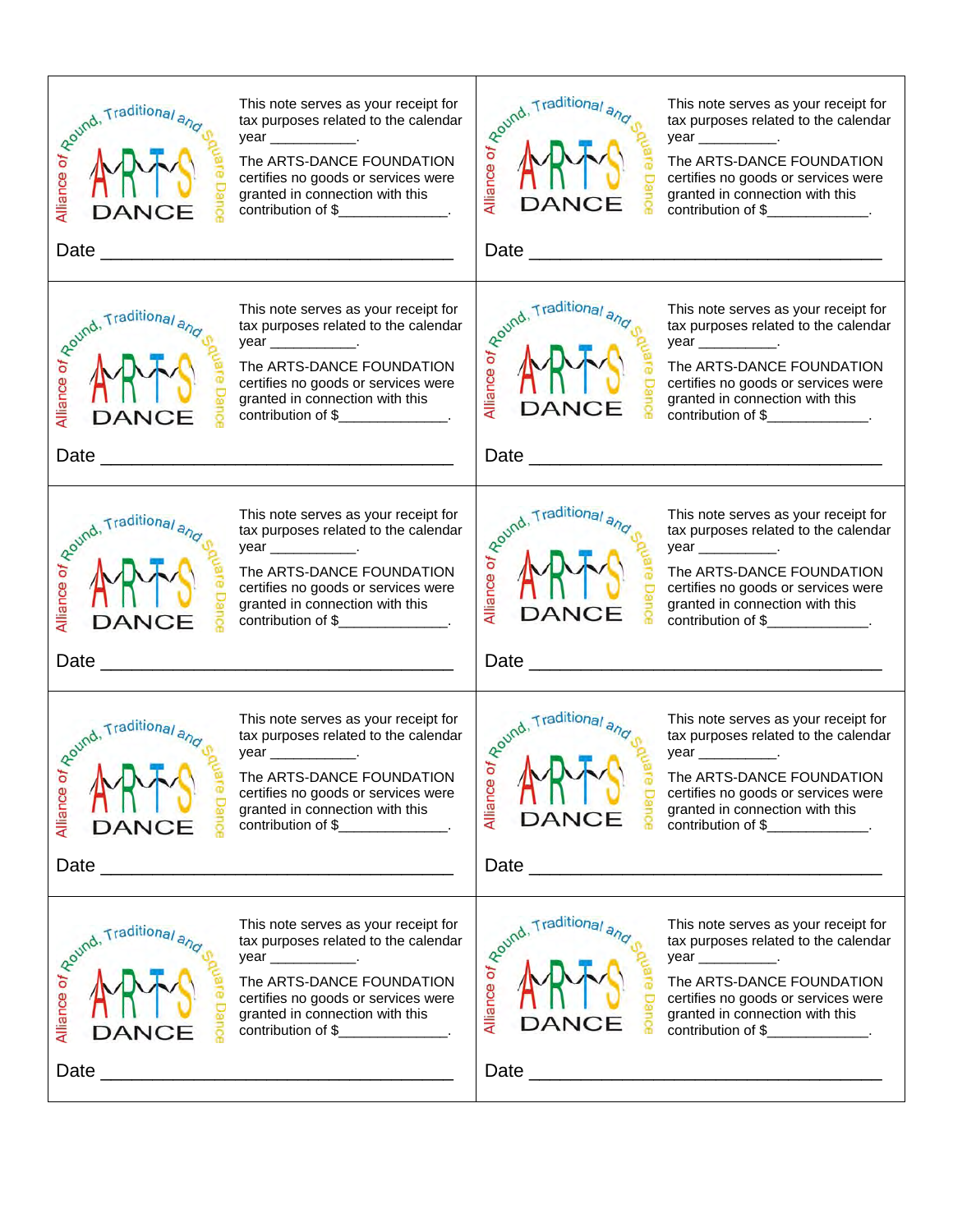## ADD-A-BUCK DONATION REMITTANCE FORM



DATE" \_\_\_\_\_\_\_\_\_\_\_\_\_\_\_\_\_\_\_\_\_\_\_\_\_\_\_\_\_\_\_\_\_

## NAME OF DANCE:\_\_\_\_\_\_\_\_\_\_\_\_\_\_\_\_\_\_\_\_\_\_\_\_\_\_\_\_\_\_\_\_\_\_\_\_\_\_\_\_\_\_\_\_\_\_\_\_

If you wish, you may list individuals who donate MORE than \$1 or just the total number of donors and total amount.

| Name          | Amount donated |
|---------------|----------------|
|               |                |
|               |                |
|               |                |
|               |                |
|               |                |
|               |                |
|               |                |
|               |                |
|               |                |
|               |                |
|               |                |
|               |                |
|               |                |
|               |                |
|               |                |
|               |                |
|               |                |
|               |                |
|               |                |
|               |                |
|               |                |
|               |                |
|               |                |
|               |                |
| <b>Totals</b> |                |
|               |                |
|               |                |

Name of Organization & contact information:

| Organization Name:     |                    |      |  |
|------------------------|--------------------|------|--|
| <b>Street Address:</b> |                    |      |  |
| City:                  | State (Providence) | Zip. |  |
| <b>Contact Name:</b>   | Contact Phone:     |      |  |
| Contact E-mail:        |                    |      |  |

## **PLEASE MAKE AND KEEP A COPY FOR YOUR RECORDS Return this form and your donations to: ARTS Dance Foundation Treasurer, Edythe Weber 1316 Middlebrook Dr Liberty, MO 64068-1941**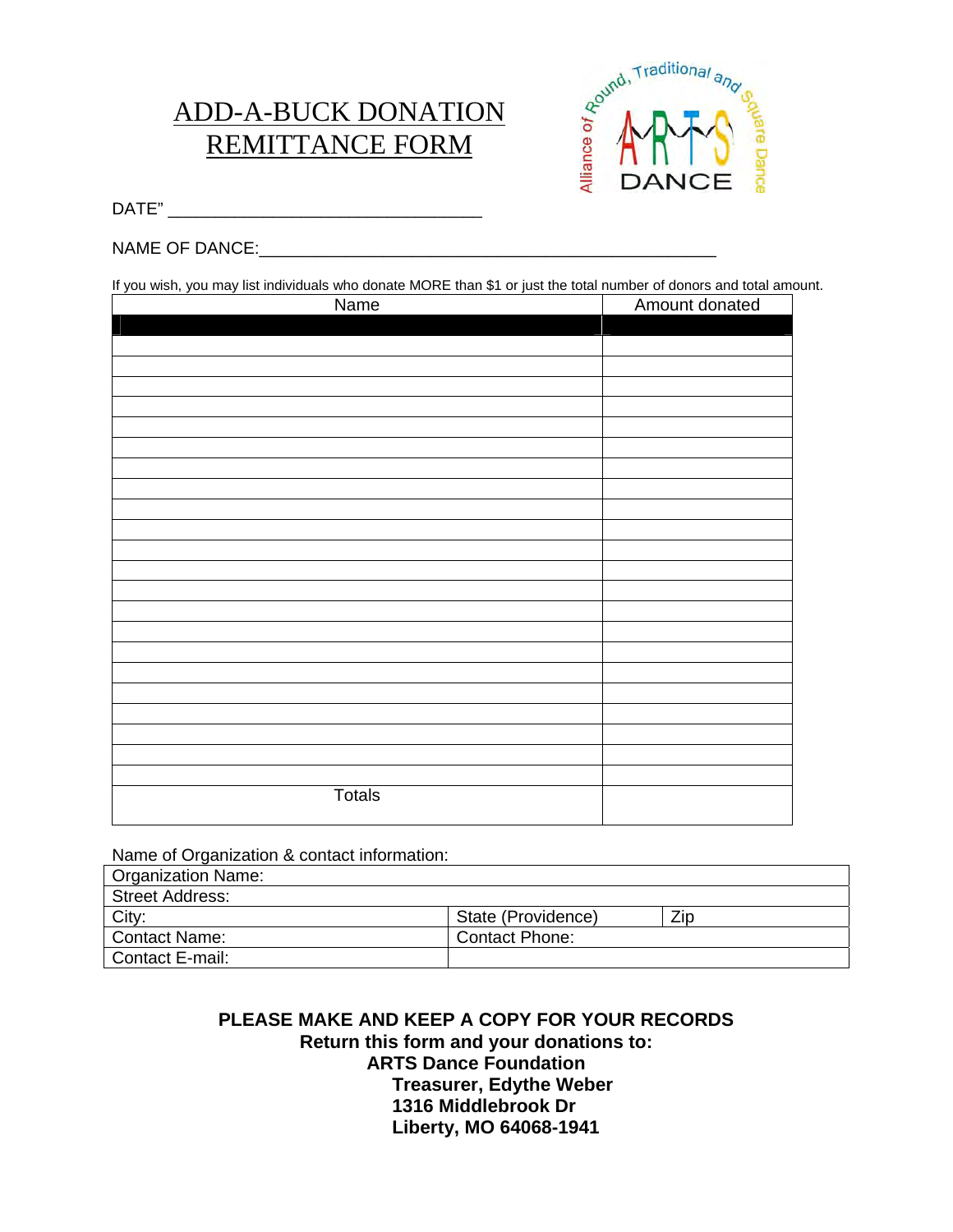Attachment 5 (Incentive Proposal) (Page 1 of 3)

## **Incentive Proposal for Square Dancing**

As members of the new ARTS organization, we are encouraged about the direction the ARTS Marketing program is taking---in particular, that of obtaining funds or in-kind services from major corporations, agreeing on the use of one logo and one slogan, and involving the clubs and the dancers at the local level. We think this is a terrific start for coordinating square dancers across the country toward everyone's common goal of increasing the number of dancers, and enhancing our image.

Recently, we learned about a method of promotion that fits the goals above and sounds promising in its concept:

There was an article in The Denver Post on Sunday 12/11/05 titled: "Secret Gets Out On Marketing's New Way In". It states that (as we all know) word-of-mouth marketing is a very effective way to spread the word. It also states that many of the "volunteer" promoters may have worn out their effectiveness, and are not willing to "market" on an on-going basis. The suggestion is that "Buzz Marketing" may be an answer. It involves recruiting "agents", setting up an incentive system, and developing a means of reporting and recording the word-of-mouth activity. The incentives could be money, or gifts, or points toward something. The reporting is done on the Internet, and someone has to record or keep track of the results.

ARTS could set up a nationwide incentive "Buzz Marketing" program where anyone could participate, file reports on-line, and win credits toward something (such as mileage points, gift cards, National Squares subscription or National Directory, etc.) for such actions as recruiting, getting prospects to lessons, regaining past dancers, etc.

This incentive program could be promoted to the Councils/Federations, the Clubs, and the dancers at the Nationals, the State Festivals, and the State Associations. A Web site could be set up to record the activity, and the clubs could be responsible to authenticate the lessons, graduations and membership. This would be an on-going function; there would be no grand prize, which would suggest "the end". Everyone who participates could win!

This is our interpretation of what we read, and how it might apply to square dancing. We believe that ARTS might be the best organization to implement this program.

Jim & Judy Taylor

Page 18 of 20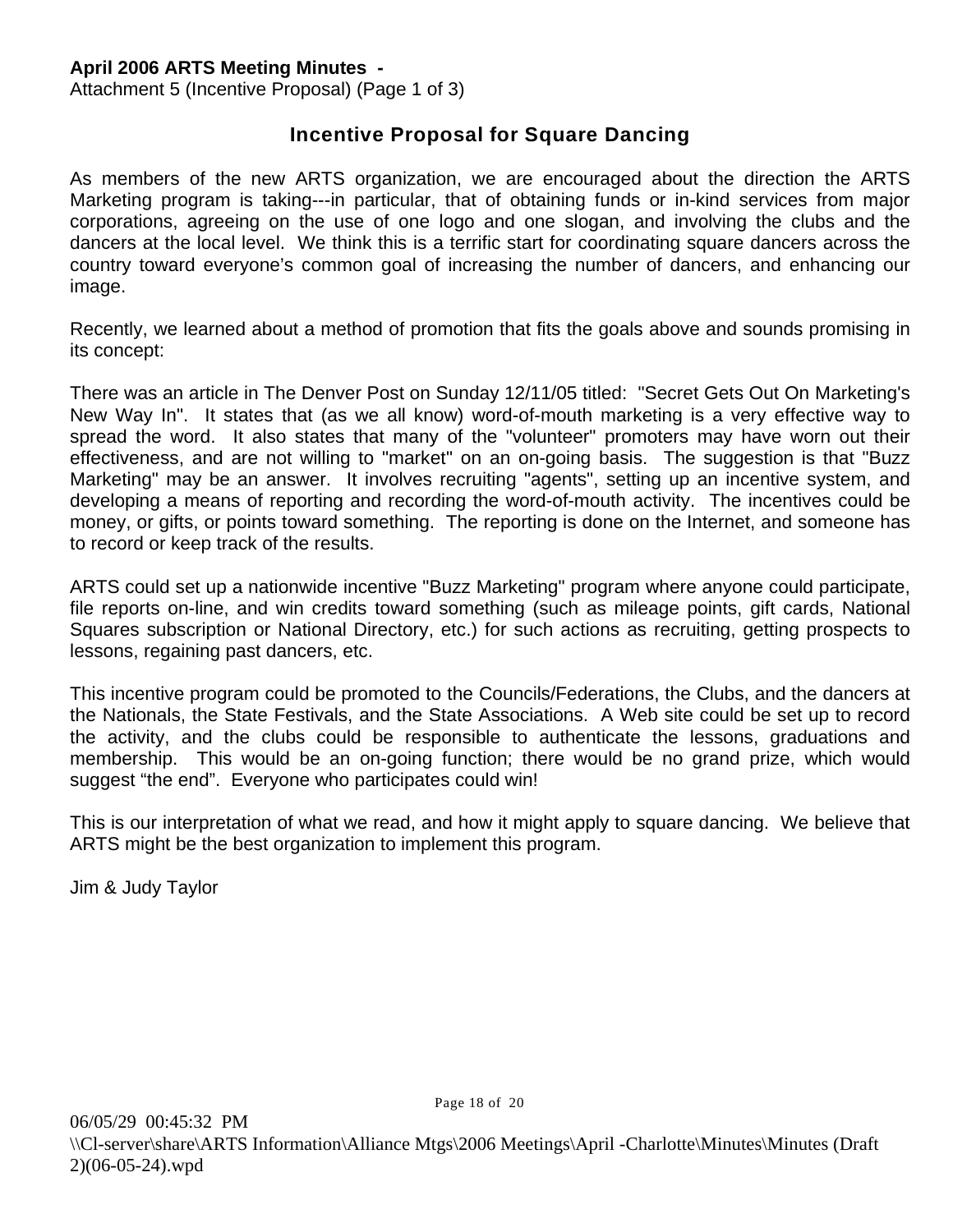Attachment 5 (Incentive Proposal) (Page 2 of 3)

## **Some thoughts on what needs to be done to make this work.**

## **Person to Person Marketing for Square Dancing**

Marketing material that emphasizes the benefits of square dancing:

Fun Social Capital Need for touching Health benefits – exercise: 10,000 steps, heart stimulation mental stimulation Alcohol free Smoke free Friendly people "Family" atmosphere All kinds of music Builds leadership Need printing methods Need a distribution procedure Need a Marketing Administrator

## **Program Administrator**

Clubs must be contacted to verify the entries made by individuals. Need to generate reports and provide feedback to the square dance community. Use statistics for general marketing to the public and to funding sources. Issue incentive awards on a regular basis, or on request. Solicit funds/incentives from businesses/merchants Promote the program: National Conventions State Festivals/Conventions State meetings Council/Federation meetings

Clubs & individuals